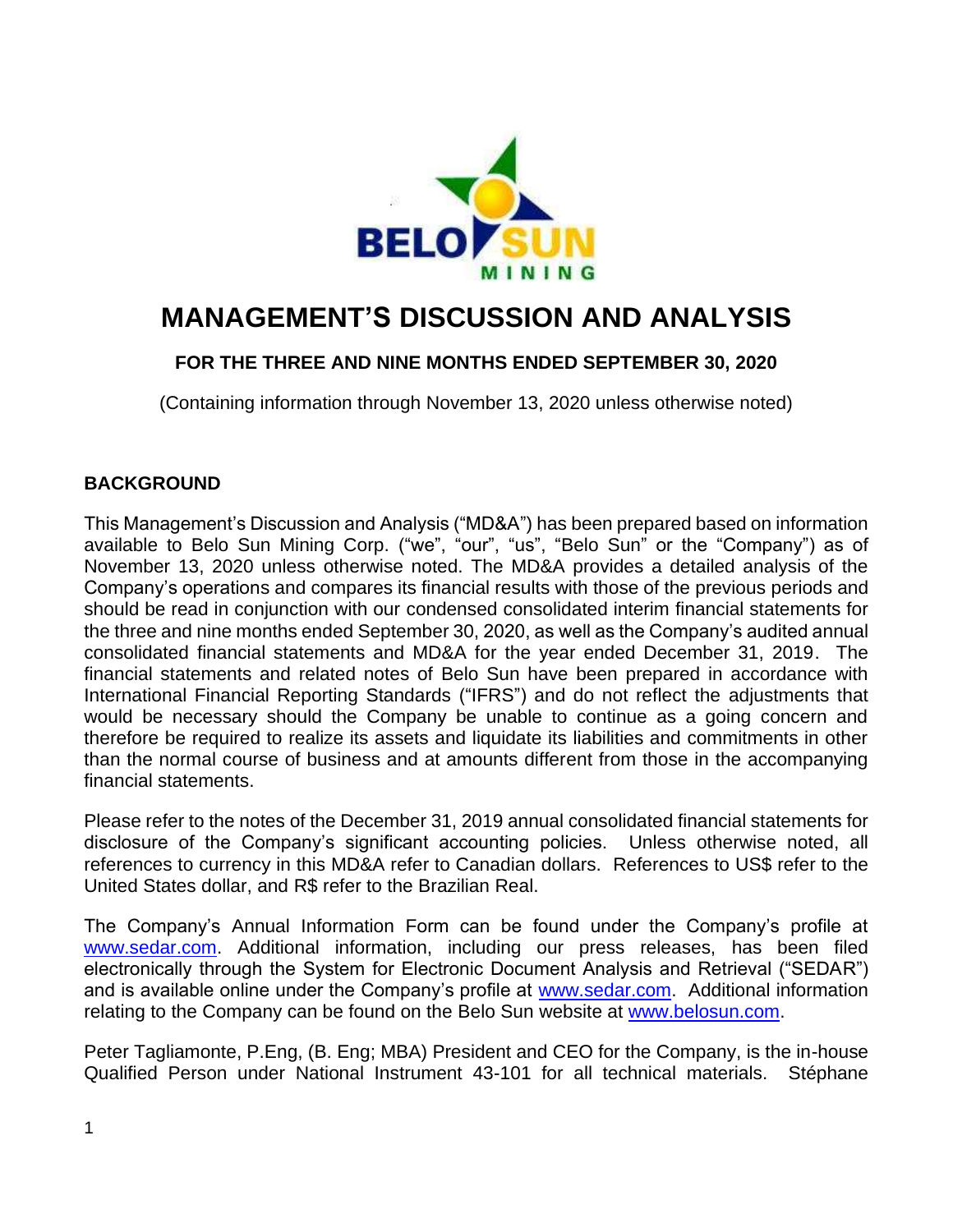Amireault, P.Eng (B.Eng; MScA), Vice-President of Exploration for Belo Sun, is the in-house Qualified Person under National Instrument 43-101 for geology. Mr. Amireault and Mr. Tagliamonte have reviewed and approved the scientific and technical information in this MD&A.

## **CAUTIONARY STATEMENT REGARDING FORWARD-LOOKING INFORMATION**

Except for statements of historical fact relating to Belo Sun, certain information contained herein constitutes forward-looking information under Canadian securities legislation. Forward-looking information includes, without limitation, statements with respect to: possible events, the future price of gold, the estimation of Mineral reserves and Mineral Resources, the realization of Mineral Reserve and Mineral Resource estimates, the timing and amount of estimated future production, costs of production, capital expenditures, costs and timing of the development of projects and new deposits, timing and status to resolve legal claims or injunctions, success of exploration, development and mining activities, permitting timelines, currency fluctuations, requirements for additional capital, changes in government jurisdiction regarding permitting authority activities, changes in government permitting requirements, government regulation of mining operations, environmental risks, unanticipated reclamation expenses, title disputes or claims and limitations on insurance coverage. The words "anticipates", ''plans'', ''expects'', "indicative", "intend", ''scheduled'', "timeline", ''estimates'', ''forecasts", "guidance", "opportunity", "outlook", "potential", "projected", "schedule", "seek", "strategy", "study" (including, without limitation, as may be qualified by "feasibility" and "pre-feasibility"), "targets", "models", or ''believes'', or variations of or similar such words and phrases or statements that certain actions, events or results ''may'', ''could'', ''would'', or ''should'', ''might'', or ''will be taken'', ''occur'' or ''be achieved'' and similar expressions identify forward-looking information. Forward-looking information is necessarily based upon a number of estimates and assumptions that, while considered reasonable by Belo Sun and its external professional advisors as of the date of such statements, are inherently subject to significant business, economic and competitive uncertainties and contingencies. There can be no assurance that forward-looking statements will prove to be accurate, as actual results and future events could differ materially from those anticipated in such statements.

Forward-looking information is provided for the purpose of providing information about management's expectations and plans relating to the future. All of the forward-looking statements made in this MD&A are qualified by these cautionary statements and those made in our other filings with the securities regulators of Canada including, but not limited to, the cautionary statements made in the ''Risk Factors'' section of our most recently filed Annual Information Form and this MD&A. These factors are not intended to represent a complete list of the factors that could affect Belo Sun. Economic analyses (including Mineral reserve and Mineral Resource estimates) in technical reports are based on commodity prices, costs, sales, revenue and other assumptions and projections that can change significantly over short periods of time. As a result, economic information in a technical report can quickly become outdated. Belo Sun disclaims any intention or obligation to update or revise any forward-looking information or to explain any material difference between subsequent events and such forward-looking information, except to the extent required by applicable law and regulations.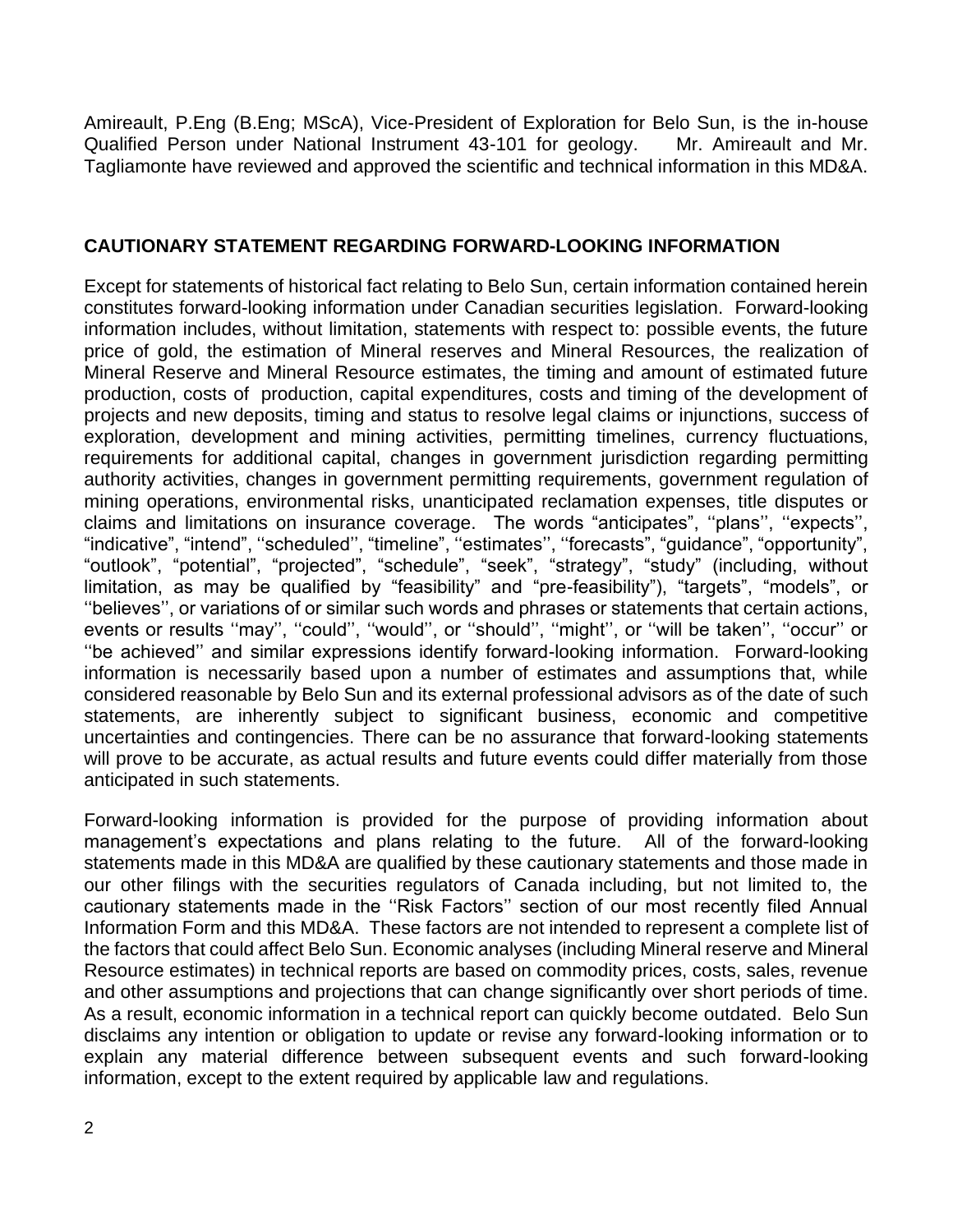# **ACRONYMS AND TERMS**

Below are acronyms and terms that will be referenced throughout the MD&A:

CPRM: Serviço Geológico do Brasil (Geological Service of Brazil)

EIA: Environmental Impact Assessment

FUNAI: Fundaçao Nacional do Indio (Brazilian Federal Ministry of Indigenous Affairs)

IBAMA: Insituto Brasileiro Do Meio Ambiente E Dos Recoursos Naturais Renovaveis (Brazilian Institue of Environment)

INCRA: Instituto Nacional de Colonização e Reforma Agrária (Brazilian National Institute of Colonization and Agrarian Reform)

LI: Licença de Instalação in Brazil (Construction Licence)

LO: Licença de Operação in Brazil (Operation Licence)

LP: Licença Prévia in Brazil (Environmental Licence)

MPE: State Prosecution Service or Ministério Público Estadual

MPF: Federal Prosecution Service or Ministério Público Federal

SEMAS: Secretaria de Estado de Meio Ambiente e Sustentabilidade (Secretariat of Enviorment and Sustainability of the State of Para, Brazil)

## **OVERVIEW OF THE COMPANY**

Belo Sun is a Canadian TSX listed development and mineral exploration mining company focused on the development of gold projects. Belo Sun's principal asset is the Volta Grande Gold Project ("PVG" or "Volta Grande Gold Project") located in Brazil in the state of Pará near the city of Altamira.

Highlights for the nine months ended September 30, 2020 and subsequent events include:

- In August 2020, the Company received the awaited clarification request from FUNAI on the Indigenous Study that was submitted in February 2020. The Company has completed the responses for the clarifications requested by FUNAI and these responses were submitted in October 2020.
- On July 27, 2020, Belo Sun welcomed Rui Botica Santos to its board of directors as a newly elected director. Mr. Santos is a qualified lawyer in Brazil and is widely regarded as a leading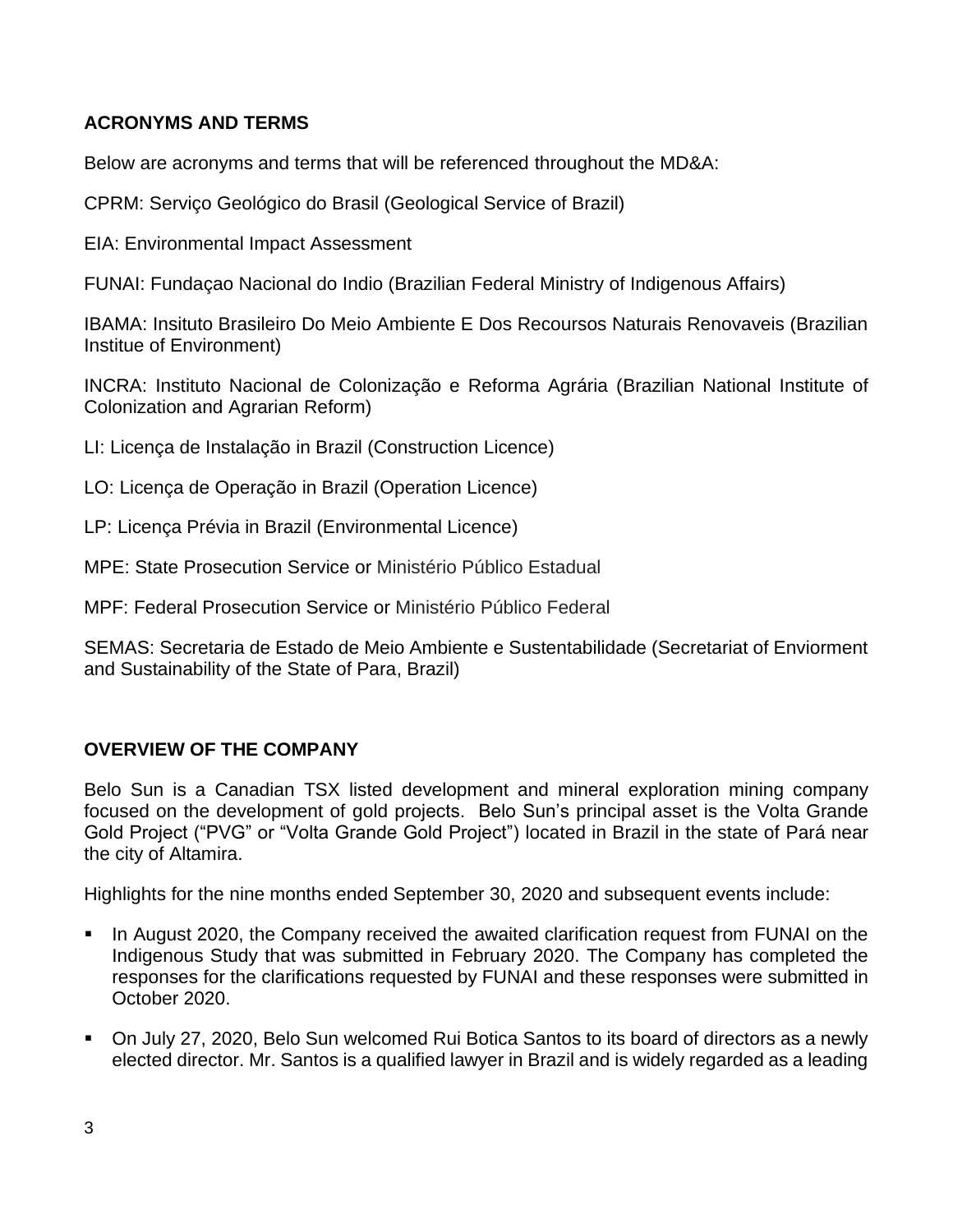lawyer in the mining sector. Mr. Santos has over 25 years representing mining clients on mergers and acquisitions, and exploration, for both the mining and oil and gas industries.

- Belo Sun continues to closely monitor developments around the COVID-19 pandemic. The Company quickly followed the recommended measures by public health and government authorities. Belo Sun will continue to monitor the situation with our priority being the health and safety of our employees and our surrounding communities.
- Belo Sun has provided assistance with coordinating the manufacturing of personal protection equipment ("PPE") in the city of Altamira and has supplied PPE to the communities surrounding the PVG and made donations to the municipality of Senador Jose Poririo.
- **.** In February 2020, the Company appointed Peter Nixon to the Board of Directors as lead independent director. Mr. Nixon has served on the boards of several publicly traded mining companies and has successfully guided many of them through the permitting and development stages.
- The Company completed the field studies and consultation with Indigenous groups and submitted the Indigenous Study to FUNAI in February 2020
- The Company remains engaged in discussions with INCRA to find a satisfactory solution for the overlap of INCRA land and the Volta Grande Gold Project mining concession.
- The Company continues to advance and undertake engineering and technical work to meet the conditions set out in the LI, specifically related to the environment, community, operating standards and regulations and documentation.
- The Company continues to advance work related to the PVG to ensure optimization with engineering and geochemical characterization studies, construction planning optimization and capital and operational cost reviews.
- **•** In February 2020 the Company completed, in conjunction with some of its principle engineering providers and suppliers, an internal capital and operating cost review of its feasibility study and these values remain within 5% of the original estimate
- **•** The Company is evaluating and discussing funding solutions with various groups for the Volta Grande Gold Project.
- The Company continues basic regional exploration activities.
- The Company continues to follow any related court cases regarding the Volta Grande Gold Project.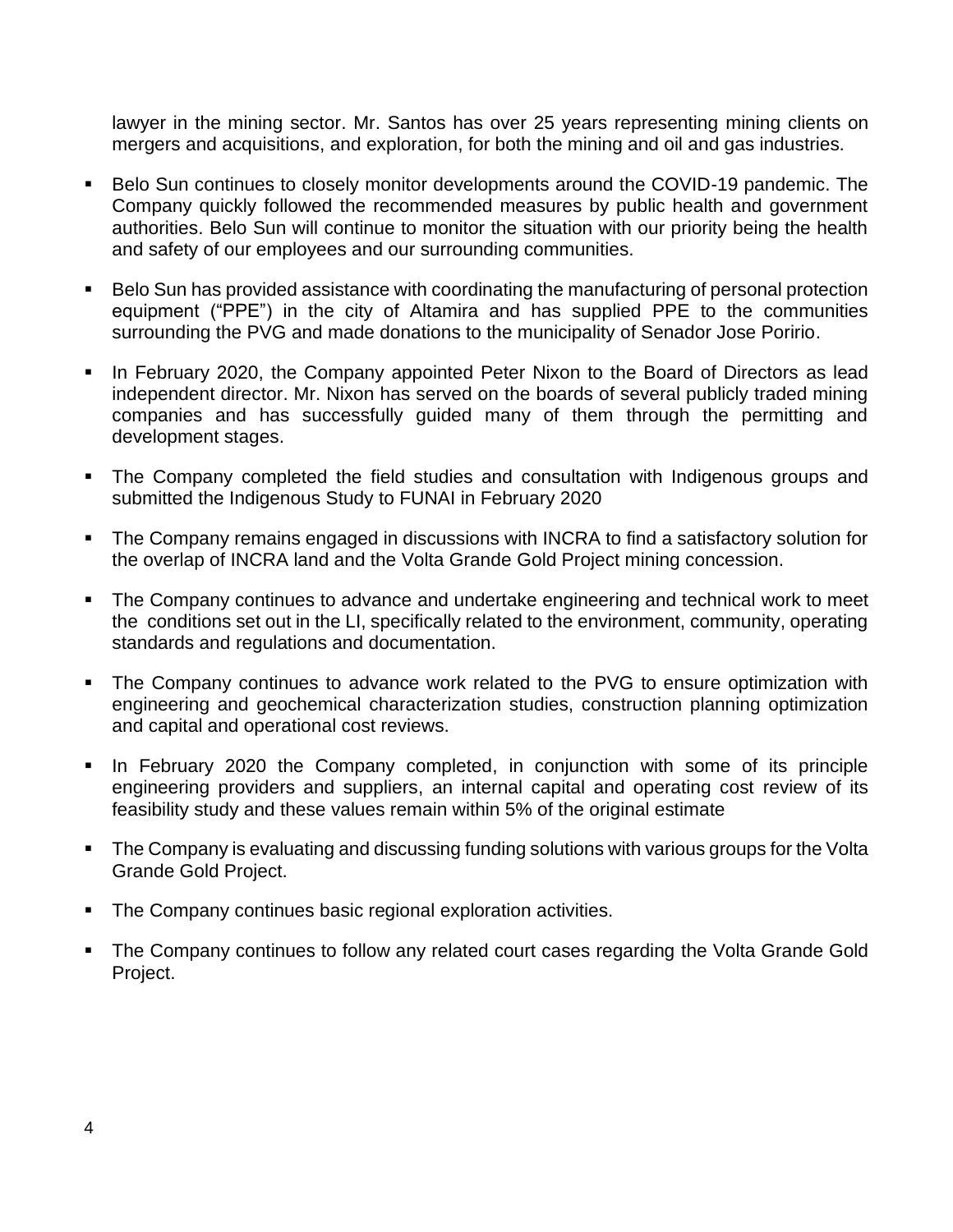## **OUTLOOK**

For 2020, the Company continues to focus on the advancement of the Volta Grande Gold Project with the following main objectives:

- Belo Sun will continue to monitor the COVID-19 situation with our priority being the health and safety of our employees and our surrounding communities and following best practices.
- Approval of the Indigenous Study. In February 2020, the Company submitted the Indigenous Study to FUNAI. In August 2020, the Company received the clarification request from FUNAI as per the normal course of FUNAI review. The Company has completed the clarification responses and these responses were submitted to FUNAI in October 2020.
- Project optimization and preparation with engineering studies, geotechnical characterization studies, geological studies, construction planning optimization and capital and operational cost reviews.
- Continue to seek and evaluate the best funding solution for the development and construction of the PVG.
- Continue discussions with INCRA to complete the resolution of the overlap of INCRA land and PVG concessions. Both INCRA and Belo Sun have proceeded with discussions with a mutual goal of resolving this item.
- Continue to evaluate cost saving measures, streamline non-core exploration concessions and to manage funds appropriately.

#### **OVERVIEW OF THE VOLTA GRANDE GOLD PROJECT**

The Volta Grande Gold Project (100% owned) is located approximately 49 kilometers southeast of the town of Altamira (est. pop. 150,000) in the northern region of Pará State. Altamira is a prosperous regional center with excellent infrastructure. The development of the Volta Grande Gold Project is the Company's primary focus. Volta Grande Gold Project is an advanced-stage development project with a completed NI 43-101 completed feasibility study showing very robust economic, long mine life and a gold Mineral Reserves currently estimated at 3.79 million ounces.

Gold Mineralization in the Volta Grande Gold Project area was identified at numerous sites in the 1990s by past operators TVX Gold Inc. (now part of Kinross Gold Corporation) and Battle Mountain Exploration (now part of Newmont Mining Corporation). Historical drilling by these companies included more than 27,000 meters of combined core, auger, and reverse circulation drilling and several thousand channel and soil samples. Preliminary metallurgical work indicated that Volta Grande Gold Project Mineralization is amenable to conventional milling and cyanidation process methods, with gold recoveries of up to 95% in bottle roll tests.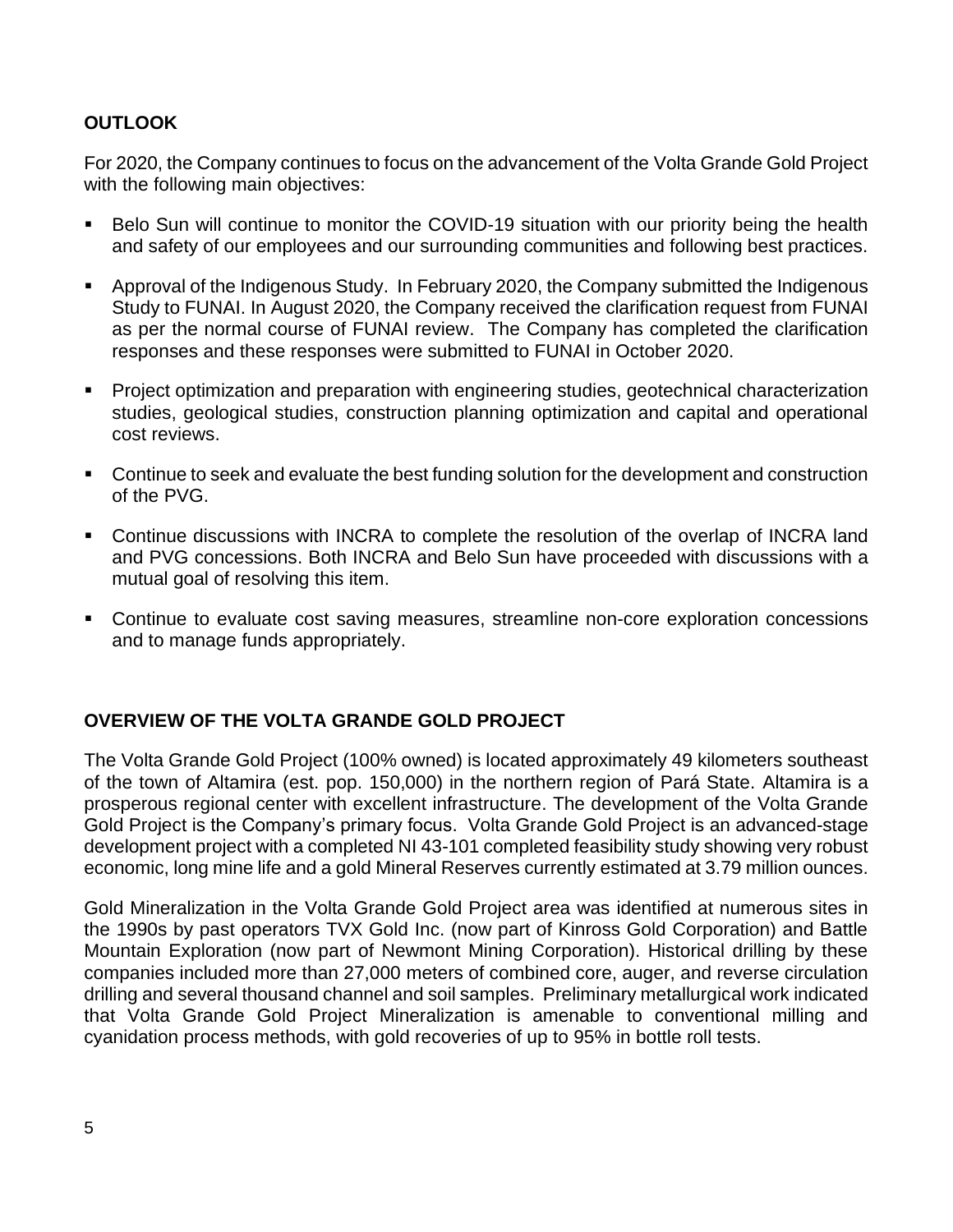

The shear-hosted main Mineral Resources are currently contained in the area of the Volta Grande Gold Project called the North Block. The North Block is a string of connected deposits, comprised of Ouro Verde and Grota Seca. The Volta Grande Gold Project Feasibility Study only considered the extraction of Mineral Resources from the North Block. Belo Sun also has a currently small Mineral Resource in an area called Greia which is approximately 1 km from the Volta Grande Gold Project and another Mineral Resource called the South Block which is approximately 6km from the Volta Grande Gold Project that are highly prospective but were not included in the Feasibility Study. Belo Sun also holds exploration concessions that covers most of the 120 km greenstone belt hosting the mineral reserve and resources.

Most of the Mineralized areas are characterized by a large alteration envelope having numerous narrow zones of high-grade gold Mineralization and have had Garimpeiros (term used for informal miners in Brazil) workings. There is geological potential at Volta Grande Gold Project for expansion and the discovery of additional Mineralized zones within the large alteration envelope in the host intrusive rocks, which have been traced for more than seven kilometers along strike in the North Block. Two types of gold Mineralization are present: primary gold in intrusive rocks and secondary gold in the saprolitic zone overlying the primary Mineralization.

The property has had historical Garimpeiros (informal miners) activity using both open pit and underground mining methods with several shafts of 80 to up to 300 meters along high-grade veins. Grab samples from these shafts have assayed as high as 474.9 g/t Au.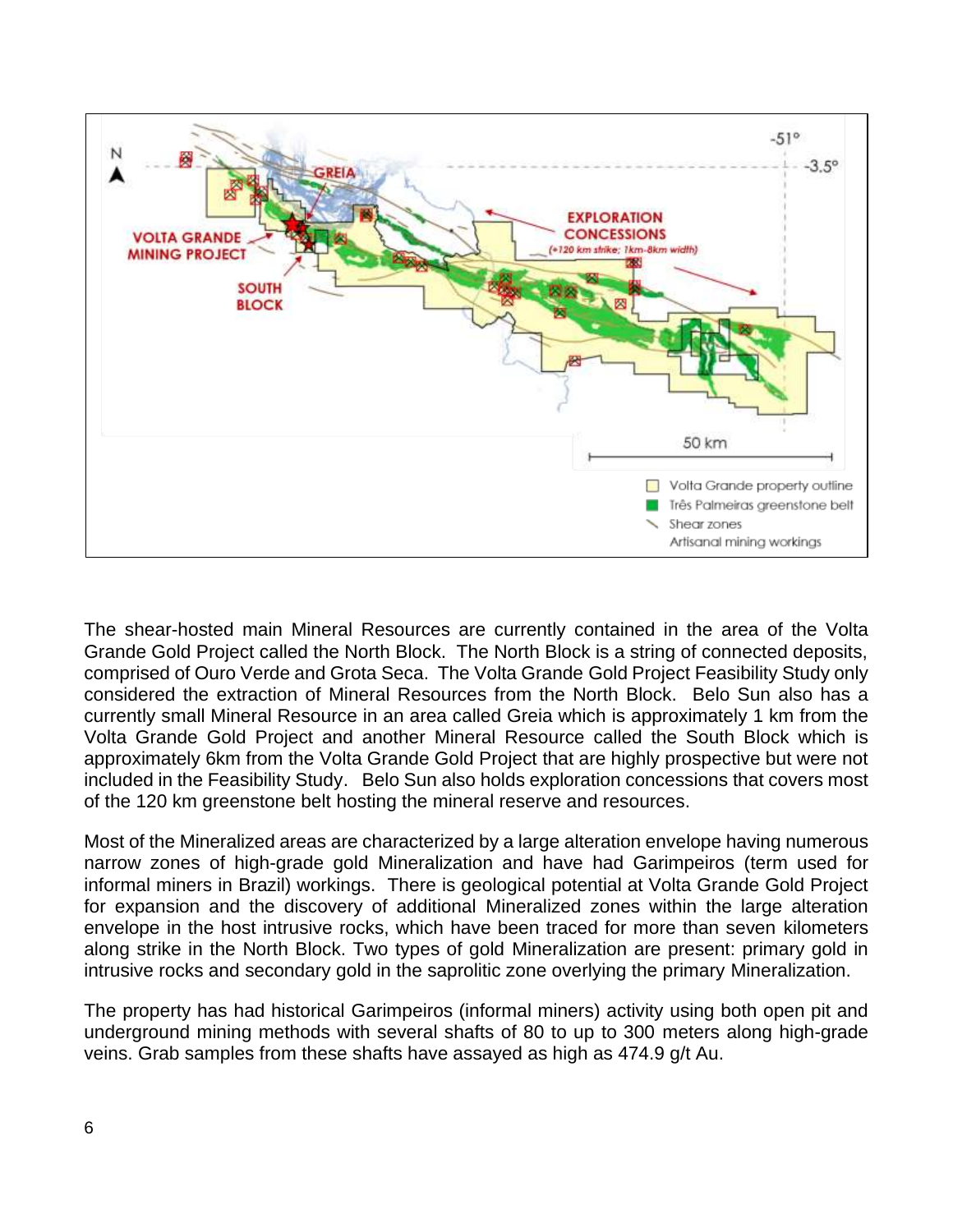In 2005, the Company signed an agreement to acquire 100 percent interest in the PVG and the exploration concessions along the Tres Palmeiras Green Stone Belt. The transaction was completed in 2006 with full payment to the vendor. There are no royalties on the mining concessions other than the government royalty of 1.5% which applies to all gold production in Brazil. With the transfer of title of the mining concessions for Volta Grande Gold Project, the Company assumed a debt obligation to CPRM, whereby Belo Sun obligated to repay a risk-loan debt to CPRM valued at R\$3,740,000 plus applicable interest. The interest rate on the debt is fixed at 3%.

Belo Sun has taken a conservative position with respect to the debt obligation and deposited into a high interest savings account the full amount required to cover the debt payment and accumulated interest.

Belo Sun continues to have discussions with CPRM with the objective to look for opportunities to reduce the future debt obligation with a mutual benefit to both CPRM and Belo Sun.

Starting in 2010, Belo Sun has carried out a large drill exploration program that consisted of over 700 drill holes for a total of over 180,000 meters drilled (mostly by diamond drilling) at Ouro Verde, Grota Seca, Greia (mostly reverse circulation drilling) and South Block. The results at the North Block outlined the initial size of the Mineralizing system with a pit-constrained Mineral Resource extending over 4km on strike and over 500 meters deep for Ouro Verde, Central and Grota Seca and was the Mineral Resources used in the development of the Volta Grande Gold Project Feasibility Study.

## **FEASIBILITY STUDY**

In March 2015, the Company completed a Feasibility Study on its Volta Grande Gold Project. The Feasibility Study was prepared by Lycopodium Minerals Canada Ltd, VOGBR Recursos Hidricos e Geotencia Ltda, SRK Consulting (Canada) Inc., Environmental Resources Management Inc., AGP Mining Consultants Inc., W.H. Wahl & Associates Consulting and L&M Assessoria Empresarial. The Feasibility Study was prepared in accordance with National Instrument 43-101 (NI 43-101) of the Canadian Securities Administrators. Projections include:

- Using a gold price of US\$1,200/oz and an exchange rate of 3.1:1 (Brazil R\$3.1: US\$1), the project delivered solid production profile and strong economics:
- Post-tax Internal Rate of Return of 26%
- Post-tax Net Present Value of US\$665 million at a 5% discount rate
- Annual gold production of 268,000 oz averaged over the first 10 years of the mine life
- Initial capital costs of US\$298 million, including pre-production costs and taxes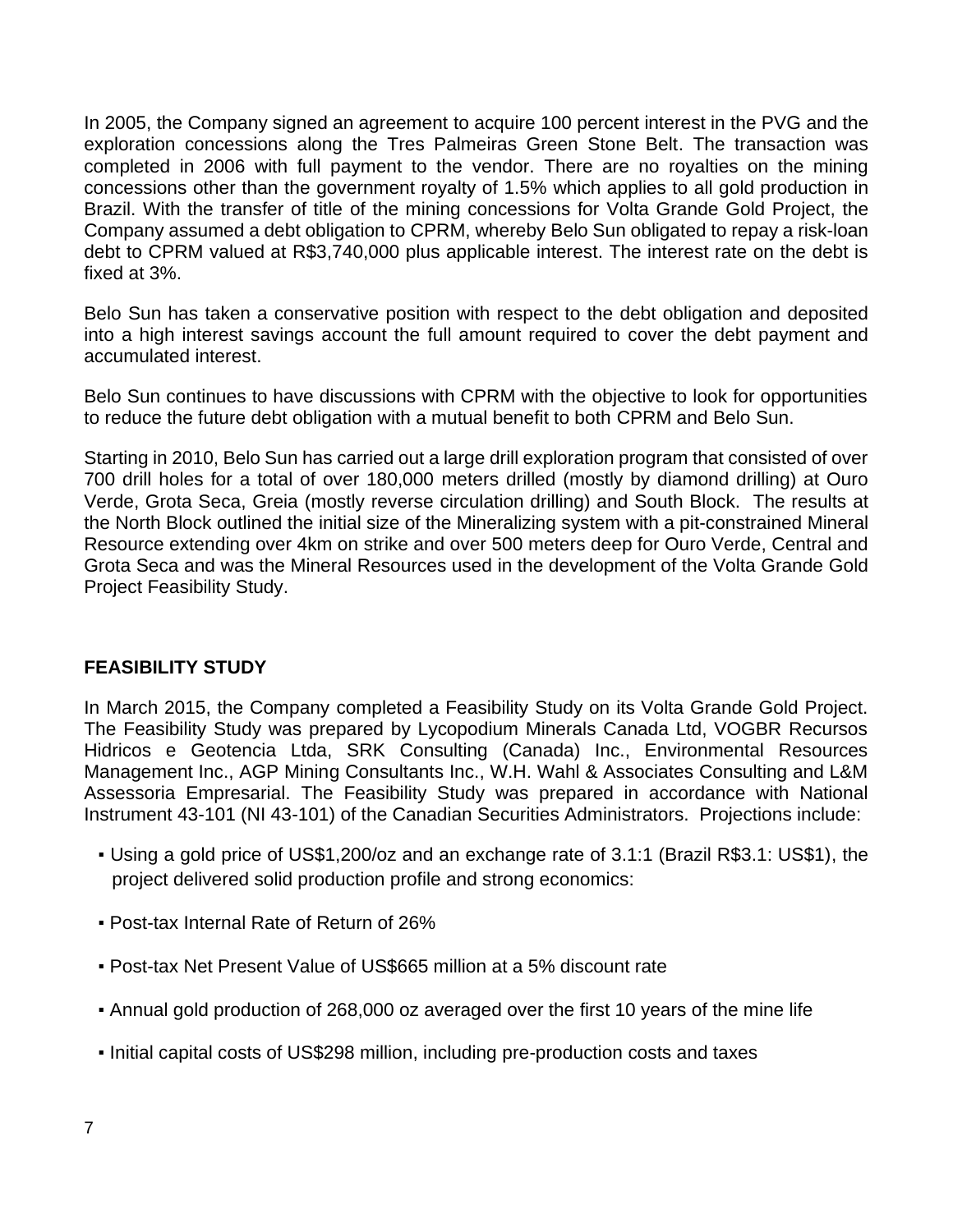- Average cash operating costs of US\$618/oz and all-in sustaining costs of US\$779/oz
- Proven and Probable Mineral reserves of 3.8 million ounces of gold (see table below)

See "Cautionary Statement Regarding Forward-Looking Information".

Summary of Volta Grande Economic Results by Gold Price

|                          | <b>High Case</b> | <b>Base Case</b> | Low Case      |  |  |  |  |  |
|--------------------------|------------------|------------------|---------------|--|--|--|--|--|
| Gold Price (US\$ per oz) | \$1,300          | \$1,200          | \$1,100       |  |  |  |  |  |
|                          |                  |                  |               |  |  |  |  |  |
| Pre-Tax NPV (5%)         | \$1,171 million  | \$941 million    | \$712 million |  |  |  |  |  |
| Pre-Tax IRR              | 43%              | 36%              | 29%           |  |  |  |  |  |
|                          |                  |                  |               |  |  |  |  |  |
| Post-Tax NPV (5%)        | \$855 million    | \$665 million    | \$472 million |  |  |  |  |  |
| Post-Tax IRR             | 32%              | 26%              | 20%           |  |  |  |  |  |

Volta Grande Project Capital Expenditures Estimate Breakdown (Post-tax), in US\$

| <b>Initial Capital</b>                       |                      |
|----------------------------------------------|----------------------|
| Process & Infrastructure                     | \$244 million        |
| Mining                                       | \$20 million         |
| <b>Pre-Production Costs - Process</b>        | \$3 million          |
| <b>Pre-Production Costs - Mining</b>         | \$32 million         |
| <b>Total -- Initial Capital</b>              | \$298 million        |
| <b>Total -- Expansion Capital</b>            | \$63 million         |
| Average Sustaining Capital over life of mine | \$7.3 million / year |

Values have been rounded to the nearest million.

The Feasibility Study capital and operating cost estimates for the Volta Grande Gold Project are summarized below.

| Summary of Volta Grande Project Operating Cost Estimates Average Life-of-Mine Operating Cost |                        |  |  |  |  |  |
|----------------------------------------------------------------------------------------------|------------------------|--|--|--|--|--|
| Mining                                                                                       | US\$10.62/tonne milled |  |  |  |  |  |
| Processing                                                                                   | US\$7.26/tonne milled  |  |  |  |  |  |
| G&A                                                                                          | US\$0.84/tonne milled  |  |  |  |  |  |
| <b>Total Operating Cost</b>                                                                  | US\$18.72/tonne milled |  |  |  |  |  |
| <b>Cash Operating Cost</b>                                                                   | US\$618/oz             |  |  |  |  |  |
| All in Sustaining Cost                                                                       | US\$779/oz             |  |  |  |  |  |

# **Volta Grande Gold Project Mineral Reserves**

The Mineral Reserves for the Volta Grande Gold Project are Fully Diluted and are based on the conversion of measured and indicated Mineral Resources within the current Feasibility Study mine plan. A portion of the Measured Mineral Resources are converted directly to Proven Mineral Reserves and a portion of the Indicated Mineral Resources to Probable Mineral Reserves.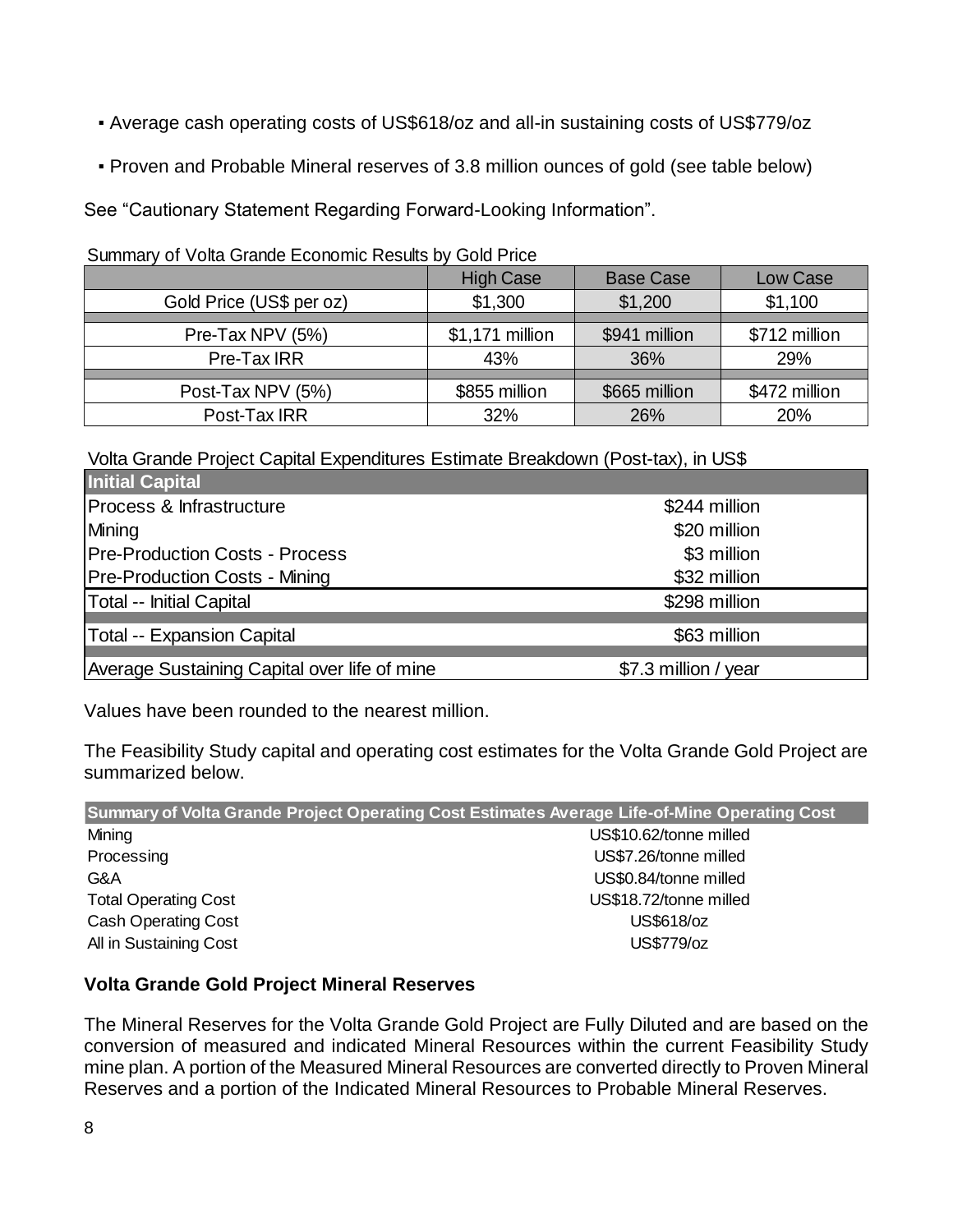The Fully Diluted Mineral Reserves (the mining dilution has been included and considered in the grade and tonnes) for the Volta Grande Gold Project are shown below.

| <b>Classification</b> | Tonnes (t)  | Gold Grade (g/t) | <b>Contained Gold (oz)</b> |
|-----------------------|-------------|------------------|----------------------------|
| <b>Proven</b>         | 41,757,000  | 1.07             | 1,442,000                  |
| Probable              | 74,212,000  | 0.98             | 2,346,000                  |
| Proven + Probable     | 115,969,000 | 1.02             | 3,788,000                  |

*\*This Mineral Reserve estimate is as of March 25, 2015 and is based on the new Mineral Resource estimate dated March 2015. The Mineral reserve calculation was completed under the supervision of Gordon Zurowski, P.Eng of AGP Mining Consultants Inc, who is a Qualified Person as defined under National Instrument 43-101. Mineral reserves are stated within the final design pit based on a USD\$1,020 per ounce gold price pit shell with a USD\$1,200 per ounce gold price for revenue. The cutoff grade was 0.37 g/t for Ouro Verde and 0.40 g/t for Grota Seca. The mining cost averaged USD\$10.90/tonne milled, processing was USD\$7.25/tonne milled and G&A was USD\$0.84/tonne milled. The process recovery averaged 93%. The exchange rate assumption applied was R\$3.10 equal to US\$1.00 The Feasibility Study only considers the Volta Grande open pit Mineralized zones. The Feasibility Study does not include any Mineral Resources from the South Block, or Mineral Resources from the Greia Zone. Mineral Resources that were part of the March 2015 Total Mineral Resource associated with South Block and underground Mineral Resources were not included in the scope of the Feasibility Study.* 

#### **Mining**

The Feasibility Study considers open pit mining using a 100% owner operated equipment fleet including trucks, loaders and drills. The mine has been designed to deliver an initial 3.5 million tonnes per year (10,000 tonnes per day) of mill feed and expand to 7 million tonnes per year (20,000 tonnes per day) reaching full production in Year 3. The Feasibility Study contemplates an eight-month pre-production stripping period. The Feasibility Study optimizes the mine plan for the first ten years with an average delivered head grade of 1.38 g/t. Material from the last three months of pre-production stripping will be used to commission the process plant.

The average strip ratio for the life of the mine is estimated at 4.3:1. Open pit bench heights of 10 meters will be mined and ore hauled with 136-tonne haul trucks and matching loading equipment. Best practice grade control drilling will be done with reverse circulation drilling and rock sampling on mine benches prior to blasting. This is intended to provide flexibility for grade control during operations while maintaining reasonable mine operating costs and production capability.

## **Metallurgy**

Extensive feasibility level test work was completed by SGS Canada Inc., using representative run-of-mine composites, that confirmed the material from the Volta Grande Mineral deposits is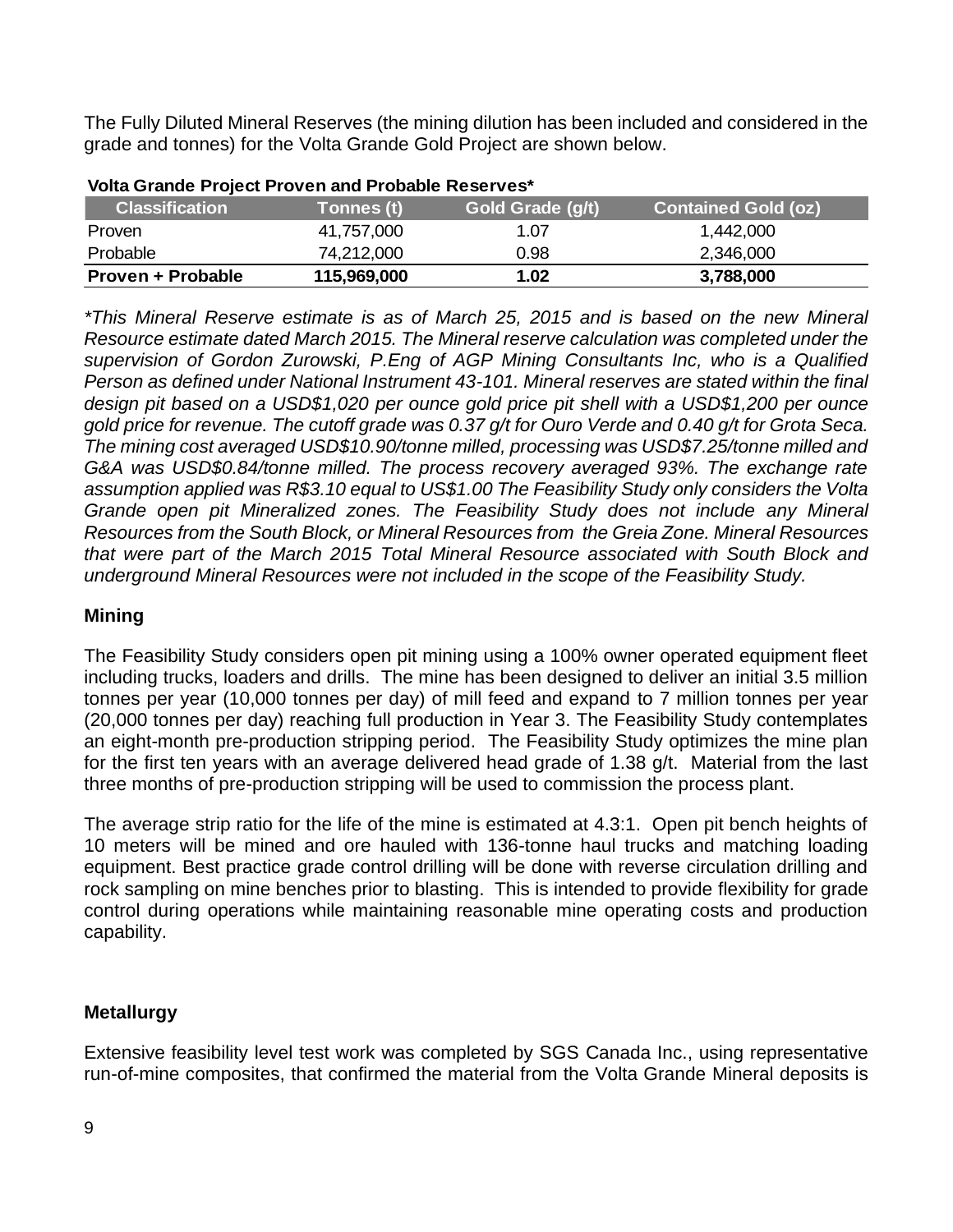amenable to a conventional crush, grind, gravity concentration, cyanide leach and carbon-inpulp flow sheet with overall life of mine gold recovery of 93%.

#### **Infrastructure**

The Volta Grande Gold Project is located in Pará State, approximately 49 kilometers south-east of the city of Altamira. The Volta Grande Gold Project is accessible from both road and river. Altamira is a major regional center with a population of 150,000 and is serviced by a local airport and the Trans-Amazonian Highway. Altamira acts as the service center for many large industrial projects in the region.

The climate in the area of the Volta Grande Gold Project is tropical with a rainy season from January to April and a dry season from May to December. The mean temperature is constant throughout the year (25°C to 30°C) and the relative humidity ranges from 65% to 85%.

Access to the mine site from the city of Altamira can be done by road and river. Road access to the PVG site is a distance of approximately 60 km with approximately 30km of road nearest to the city of Altamira being paved, the remaining 30km of access road will be upgraded and paved during the mine operation.

Power for the PVG will be from line power coming from the nearby electrical infrastructure and will be brought to the mine project by a 230-kV power line.

Water requirements for the Volta Grande Gold Project were designed to not require the extraction of any water from the Xingu River. Water requirements will be provided by capturing precipitation and surface run-off. The water collected in storage ponds and augmented by reclaimed water from the tailings management facility will meet the operating requirements.

The scientific and technical information contained in the feasibility study pertaining to the Volta Grande Gold Project has been reviewed and approved by the following Qualified Persons: Dr. Jean Francois Couture, PGeo and Dr. Oy Leuangthong, P.Eng (Mineral Resource) of SRK Consulting (Canada) Inc.; Gordon Zurowski, P.Eng (Mining), of AGP Mining Consultants Inc.; Alexandre Luz, MAusIMM (Economic Analysis) of L&M Advisory; Aron Cleugh (Metallurgy and Process) and Stefan Gueorguiev, P.Eng (Infrastructure and Author of the Technical Report), of Lycopodium Minerals Canada Ltd., each of whom are independent of Belo Sun.

See "Cautionary Statement Regarding Forward-Looking Information".

The Fully Diluted Mineral Resource (the mining dilution has been included and considered in the grade and tonnes) estimate for the North Block of the Volta Grande Gold Project is outlined in the table below with an effective date of March 16, 2015.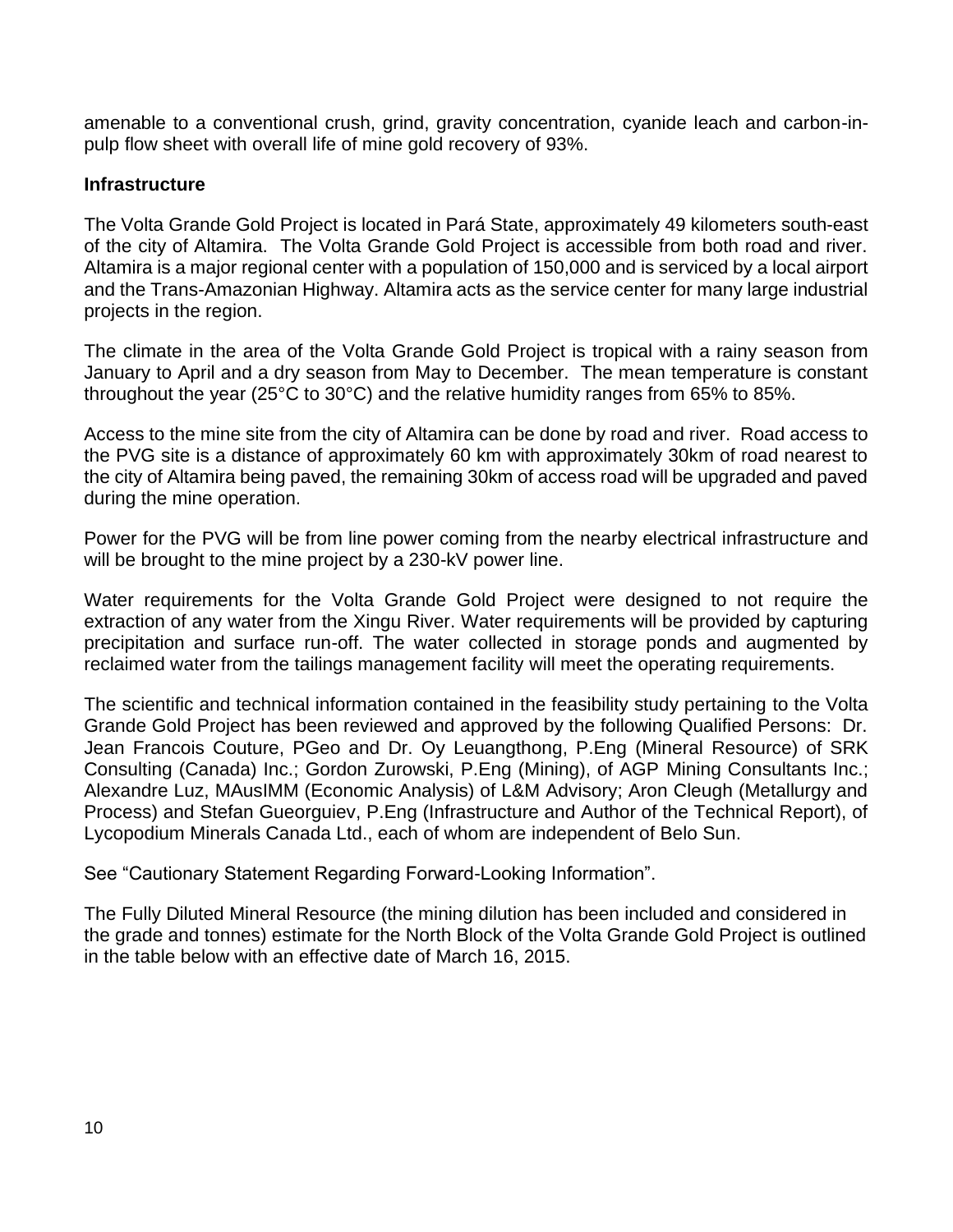| Deposit             | Category                | <b>Gold Grade</b>     | <b>Contained Gold</b> |            |  |  |  |  |  |
|---------------------|-------------------------|-----------------------|-----------------------|------------|--|--|--|--|--|
|                     |                         | Mt                    | g/t Au                | <b>KOZ</b> |  |  |  |  |  |
|                     |                         | Ouro Verde Open Pit   |                       |            |  |  |  |  |  |
|                     | Measured                | 750                   | 0.96                  | 23         |  |  |  |  |  |
| Saprolite           | Indicated               | 709                   | 0.78                  | 18         |  |  |  |  |  |
|                     | <b>Inferred</b>         | 216                   | 0.67                  | 5          |  |  |  |  |  |
|                     | Measured                | 18,532                | 1.16                  | 693        |  |  |  |  |  |
| Unweathered         | Indicated               | 52,647                | 1.06                  | 1,796      |  |  |  |  |  |
|                     | Inferred                | 22,576                | 0.89                  | 643        |  |  |  |  |  |
| Grota Seca Open Pit |                         |                       |                       |            |  |  |  |  |  |
|                     | Measured                | 249                   | 0.96                  | 8          |  |  |  |  |  |
| Saprolite           | Indicated               | 1,386                 | 0.74                  | 33         |  |  |  |  |  |
|                     | <b>Inferred</b>         | 832                   | 0.61                  | 16         |  |  |  |  |  |
|                     | Measured                | 24,270                | 1.00                  | 782        |  |  |  |  |  |
| Unweathered         | Indicated               | 54,611<br>0.87        |                       | 1,519      |  |  |  |  |  |
|                     | <b>Inferred</b>         | 12,557                | 0.82                  | 332        |  |  |  |  |  |
|                     |                         | Junction Open Pit     |                       |            |  |  |  |  |  |
|                     | Measured                | 2                     | 1.53                  | 0          |  |  |  |  |  |
| Saprolite           | Indicated               | 215                   | 0.78                  | 5          |  |  |  |  |  |
|                     | <b>Inferred</b>         | 82<br>0.66            |                       | 2          |  |  |  |  |  |
| Unweathered         | Measured                | 271                   | 0.71                  | 6          |  |  |  |  |  |
|                     | Indicated               | 2,950                 | 0.77                  | 73         |  |  |  |  |  |
|                     | <b>Inferred</b>         | 1,491                 | 0.75                  | 36         |  |  |  |  |  |
|                     |                         | Greia Open Pit        |                       |            |  |  |  |  |  |
| Saprolite           | <b>Inferred</b>         | 512                   | 1.06                  | 17         |  |  |  |  |  |
| Unweathered         | <b>Inferred</b>         | 1,503                 | 2.04                  | 98         |  |  |  |  |  |
|                     |                         | <b>Total Open Pit</b> |                       |            |  |  |  |  |  |
|                     | Measured                | 44,075                | 1.07                  | 1,512      |  |  |  |  |  |
|                     | Indicated               | 112,518               | 0.95                  | 3,444      |  |  |  |  |  |
|                     | Measured +<br>Indicated | 156,593               | 0.98                  | 4,956      |  |  |  |  |  |
|                     | <b>Inferred</b>         | 39,767                | 0.90                  | 1,151      |  |  |  |  |  |

#### **Notes:**

(1) The 0.4 g/t Au open pit cut-off grade underlying the Mineral Resource estimates is based on a number of parameters and assumptions including gold price of US\$1,400 per troy ounce, pit angles set at 31 degrees for saprolite and 53 degrees for hard rock, and metallurgical gold recovery of 94% for unweathered and weathered rock. Assumed costs for the Mineral Resource modeling are as follow: open pit mining costs of US\$2.05/tonne of ore, process costs of US\$8.12/ tonne general and administrative costs of US\$0.99/tonne, royalty of 1%.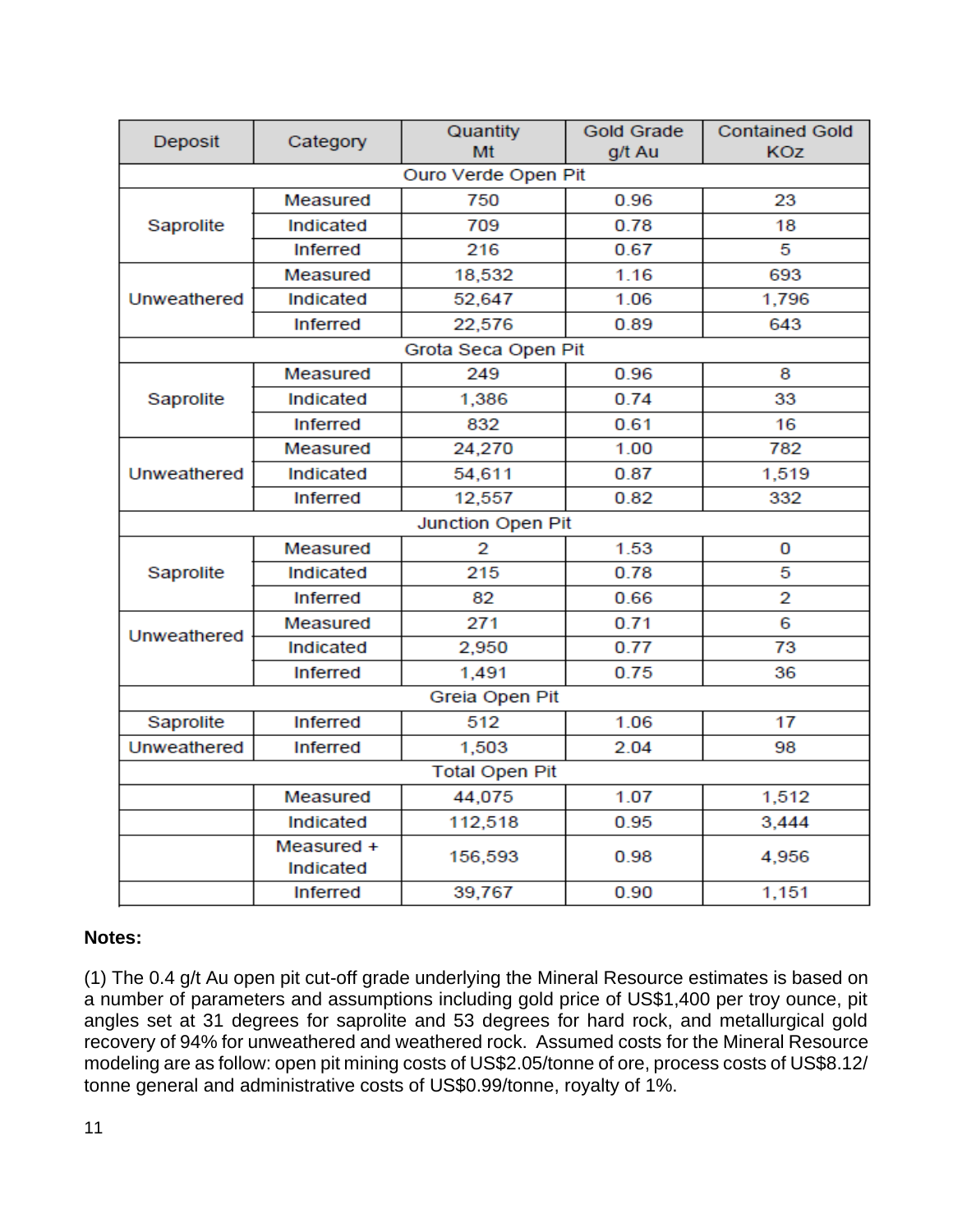(2) The quantity and grade of reported inferred Mineral Resources in this estimation are uncertain in nature and there has been insufficient exploration to define the inferred Mineral Resources as Indicated or measured Mineral Resources and it is uncertain if further exploration will result in upgrading them to indicated or measured Mineral Resource categories.

(3) The Mineral Resources have been classified according to the Canadian Institute of Mining, Metallurgy and Petroleum Standards for Mineral Resources and Reserves (November 2010). The effective date of the report containing the Mineral Resource estimate is March 30, 2015.

(4) The Mineral Resource estimate was authored Dr. Oy Leuangthong, P.Eng, a Qualified Person as defined by National Instrument 43-101 and is independent of Belo Sun. SRK Consulting (Canada) Inc. Dr. Leuangthong is not aware of any legal, political, environmental or other risks that could materially affect the potential development of the Mineral Resources.

Below is a summary of the Mineral Resource estimation parameters pertinent to the current Mineral Resource estimate.

The Mineral Resource and reserve estimate for the Volta Grande Gold Project was prepared considering only the gold deposits located in the North Block. The North Block is a string of connected deposits that has been defined as the Ouro Verde and Grota Seca deposits.

The Mineral Resources for Volta Grande consist of four zones. Ouro Verde and Grota Seca (the "North Block"), Greia and the South Block. The Greia zone was separated from Grota Seca and consists of a near-pit target to the north of the Grota Seca deposit. The Junction Zone is the connection between Ouro Verde and Grota Seca. It highlights some exploration potential along strike length between the two deposits.

The database consists of a total of 33,191 meters of drilling obtained from previously reported drilling and from 180,650 meters of drilling completed and assayed by Belo Sun since April 2010, for the Ouro Verde and Grota Seca deposits.

The Mineralized zones at the Ouro Verde deposit extend for about 2,200 m along strike whereas the Grota Seca extends for 2,900m along strike.

For each deposit, Very Low, Low, Medium and High-Grade gold domains where modelled in hard rock as well as in saprolite. The gold mineralization thickness ranges from 2 to 70 meters.

The composite length selected was 2.0 m. Residual composite lengths of 0.5 m and longer were included in the Mineral Resource estimation.

Capping analysis was performed on composites for all grade domains. All domains were capped except High Grade Saprolite.

All estimations are based on a fully diluted block model with unitary dimension of 5 m E, 5 m N and 5 m elevation rotated -17° clockwise.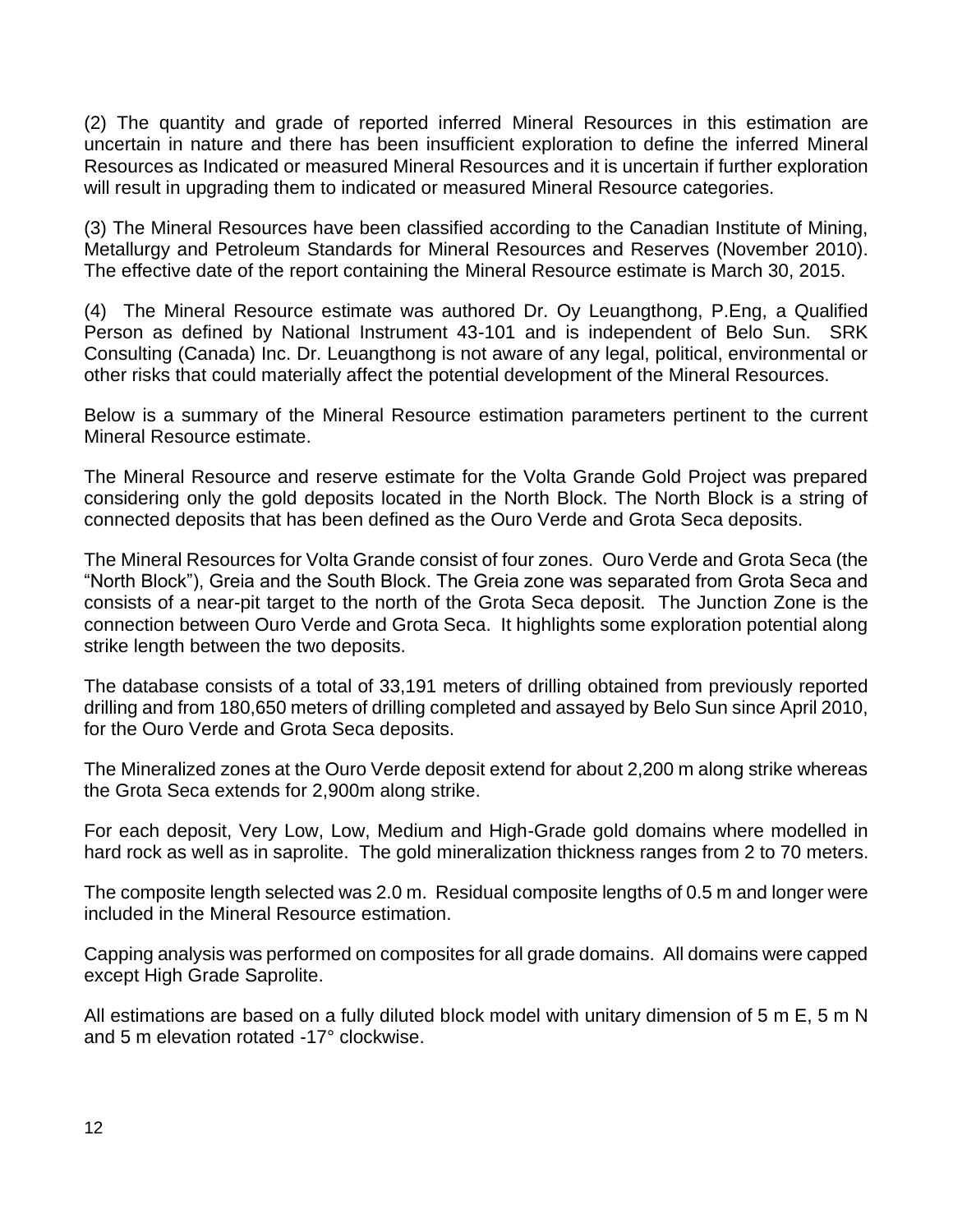Three estimation passes with progressively relaxed parameters were used for each grade domain. The grade estimation was done using ordinary kriging interpolation. Additional restrictions were set to constrain the grade and radius of influence for the high-grade part of the Mid-Grade Domain.

Classification was performed using the density of the informing composites. Measured blocks are informed by composites at average distances of 25m (maximum distance is 40m). Indicated blocks are informed by composites at average distances of 50m (maximum distance of 80m).

Tonnage estimates are based on rock specific gravity of 2.75 tonnes per cubic meter for the Grota Seca and Ouro Verde deposits, and 1.36 tonnes per cubic meter for saprolite.

#### **Community relations**

The Company operates two information offices to improve communication between the Company and the local communities. The first is in the city of Senador José Porfírio, the municipality that hosts the Volta Grande Gold Project. The office is located in the downtown core, near the City Hall where City Council and other public institutions are located. The second office is located in the Resaca Village near the Volta Grande Gold Project.

Belo Sun is also contributing to the improved accessibility of public services such as health care and education to the local population near the Volta Grande Gold Project by assisting with the transport doctors, nurses, dentists and teachers to the area. Among other things, these efforts promote the eradication of malaria in the Volta Grande area. Most recently, Belo Sun has been supplying basic PPE (face masks) to the local communities.

## **PERMITTING, LICENSING AND LEGAL**

Belo Sun went through a rigorous and detailed permitting process following all the government regulations for the completion of its EIA to receiving its Construction Licence.

- In December 2013, the Environmental Council of Pará State, Brazil ("COEMA") approved the EIA.
- In 2014, PVG received its LP approval.
- In 2017, SEMAS accepted the Indigenous Study, FUNAI did not accept the study.
- In 2017, PVG received its LI approval.

Subsequent to receiving its LI, there were three injunctions filed against the LI for the following reasons:

1) FUNAI AND THE INDIGENOUS STUDY: The Indigenous Study was not approved by FUNAI;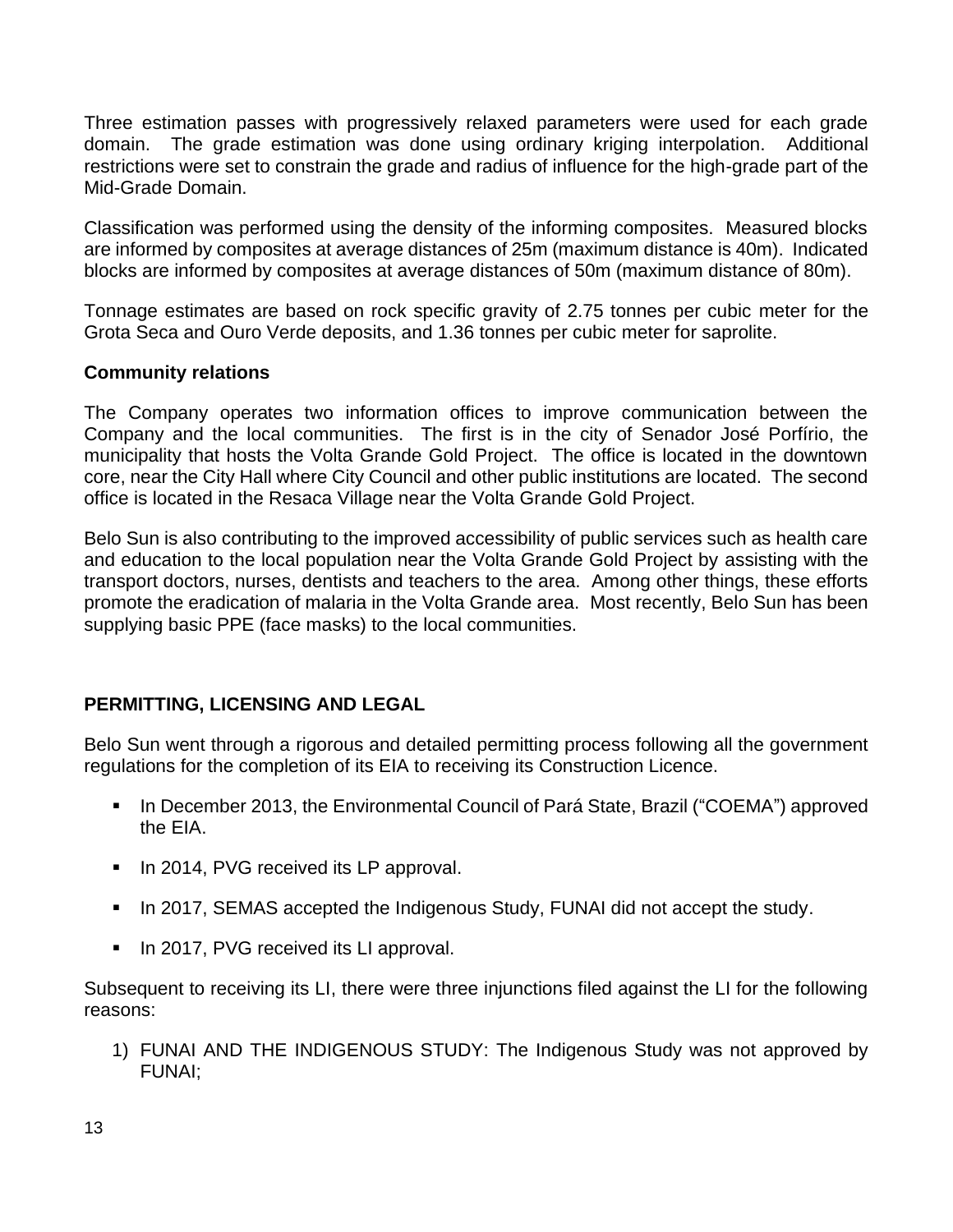- 2) SEMAS VS. IBAMA AGENCY PERMITTING: IBAMA should be considered the permitting authority rather than SEMAS; and
- 3) INCRA: There was an overlap of INCRA land and the mining concession.

## **FUNAI AND THE INDIGENOUS STUDY**

At the beginning of 2020, Belo Sun completed the Indigenous Study following all the required FUNAI protocols and completed additional consultation with the Indigenous groups near PVG. The Indigenous Study was submitted to FUNAI in February 2020.

The normal internal guidelines within FUNAI for the review process following submission are:

- 1) FUNAI has 90 days to review the Indigenous Study.
- 2) FUNAI has one opportunity to ask for clarifications within the 90 day review period.
- 3) If FUNAI does ask for clarification, after the Company responds, FUNAI has 30 additional days to complete the review of the Indigenous Study.
- 4) Following this original 90 day review and the additional 30 days starting from when the Company's responses to FUNAI request for clarification, FUNAI will issue their approval or disapproval of the Indigenous Study. When the Company submitted the responses to FUNAI at the end of October 2020, FUNAI indicated that COVID-19 and high backlog of work was delaying the normal process. Although the Company does expect some delays to the normal review process, at this point the delays are not expected to be excessive and FUNAI has been working very well under the circumstances.

Belo Sun was advised that FUNAI typically asks for clarifications relating to the Indigenous Studies, so the Company did expect that clarification questions would be asked within the initial 90 day review period. In August 2020, the Company received the clarification request from FUNAI. The Company submitted the responses to the clarification request by FUNAI at the end of October 2020.

# **FUNAI AND THE INDIGENOUS STUDY BACKGROUND**

The approval of the EIA and receipt of the LP were key milestones in the advancement of the PVG towards the construction phase. The Company received its LP in February 2014, which was issued with conditions related to training and capacity building, environmental monitoring, social education and development of local industries.

The Company built a training center in the local village where training and skill building workshops in conjunction with the Federal and Pará State agencies are ongoing. As well, the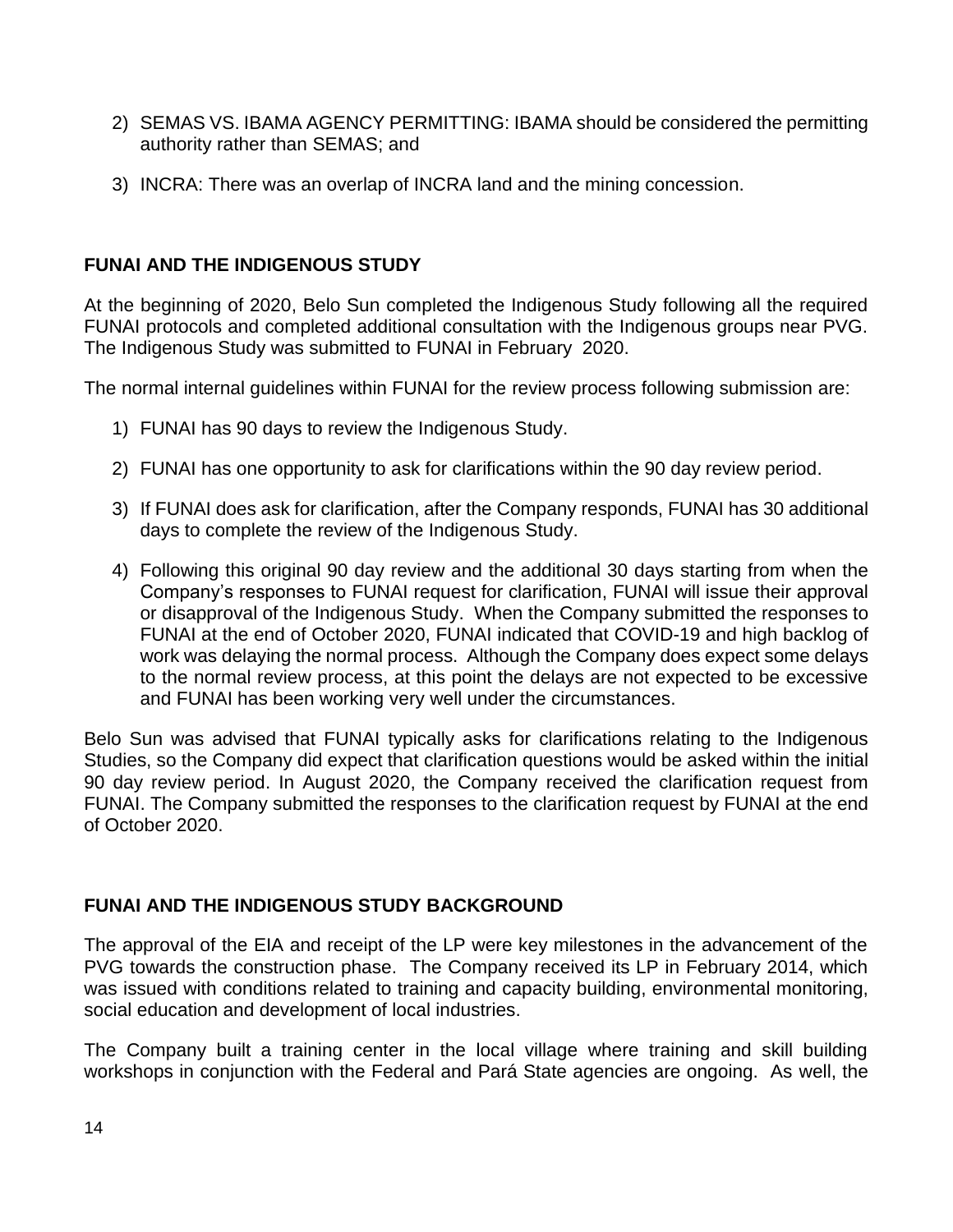Company completed a study on the Indigenous peoples in the region as part of the conditions of the LP. This study involved consultation with the Indigenous communities and other potential Indigenous stakeholders in the region.

Following the grant of the LP, the Company commenced work on obtaining its LI. Under Brazilian laws and regulations, Indigenous studies are required only if designated Indigenous lands are located less than 10 km from a mining project. The three closest indigenous lands were located 12.6 km, 16 km and 39 km away from the PVG. Although the Volta Grande Gold Project is more than 10km from Indigenous land, the Company and SEMAS agreed to a condition requiring an Indigenous Study be completed and submitted with the Company's LI application.

In 2016, Belo Sun completed its original Indigenous Study, covering the three nearest Indigenous communities, located 12.6 km, 16 km and 39 km away from the Volta Grande Gold Project. This Indigenous Study was submitted along with the LI application.

In February 2017, Belo Sun received the approval of the LI for the Volta Grande Project and approval of the Indigenous Study from the Brazilian State Government of Pará. The LI is the final governmental approval authorizing the Company to proceed with construction and development of the Volta Grande Gold Project.

Although the Indigenous Study was accepted by SEMAS, the Company did not receive approval for the Indigenous Study from FUNAI mainly because the study did not include primary data. The Indigenous Study did not include primary data as a result of FUNAI not granting the Company access to Indigenous land during the period of the study. SEMAS advised the Company to continue with the Indigenous Study and submit it with secondary data.

In April 2017, the Company received an interim suspension order related to the LI by the Brazilian Federal Court (the "Court"). According to the order, the LI has been suspended until the Indigenous Study is completed by the Company and has been approved by FUNAI.

The interim injunction decision was appealed by both the State of Para and the Company.

In December 2017, the Federal Court of Appeals in Brasilia decided to uphold the suspension. Following the court decision, the Company commenced working closely with FUNAI and anthropology consulting firms to complete the Indigenous Study in compliance with FUNAI's protocols and the Court ruling.

#### **SEMAS VS. IBAMA AGENCY PERMITTING**

The PVG is permitted with SEMAS. Prior to starting the permitting process, Belo Sun contacted both SEMAS and IBAMA and requested a ruling on which agency had the permitting authority for the Volta Grande Gold Project. IBAMA advised that the PVG did not have any of the parameters for Federal permitting. SEMAS confirmed that they were the correct permitting authority. However, the local MPF filed an injunction with an Altamira judge requesting that the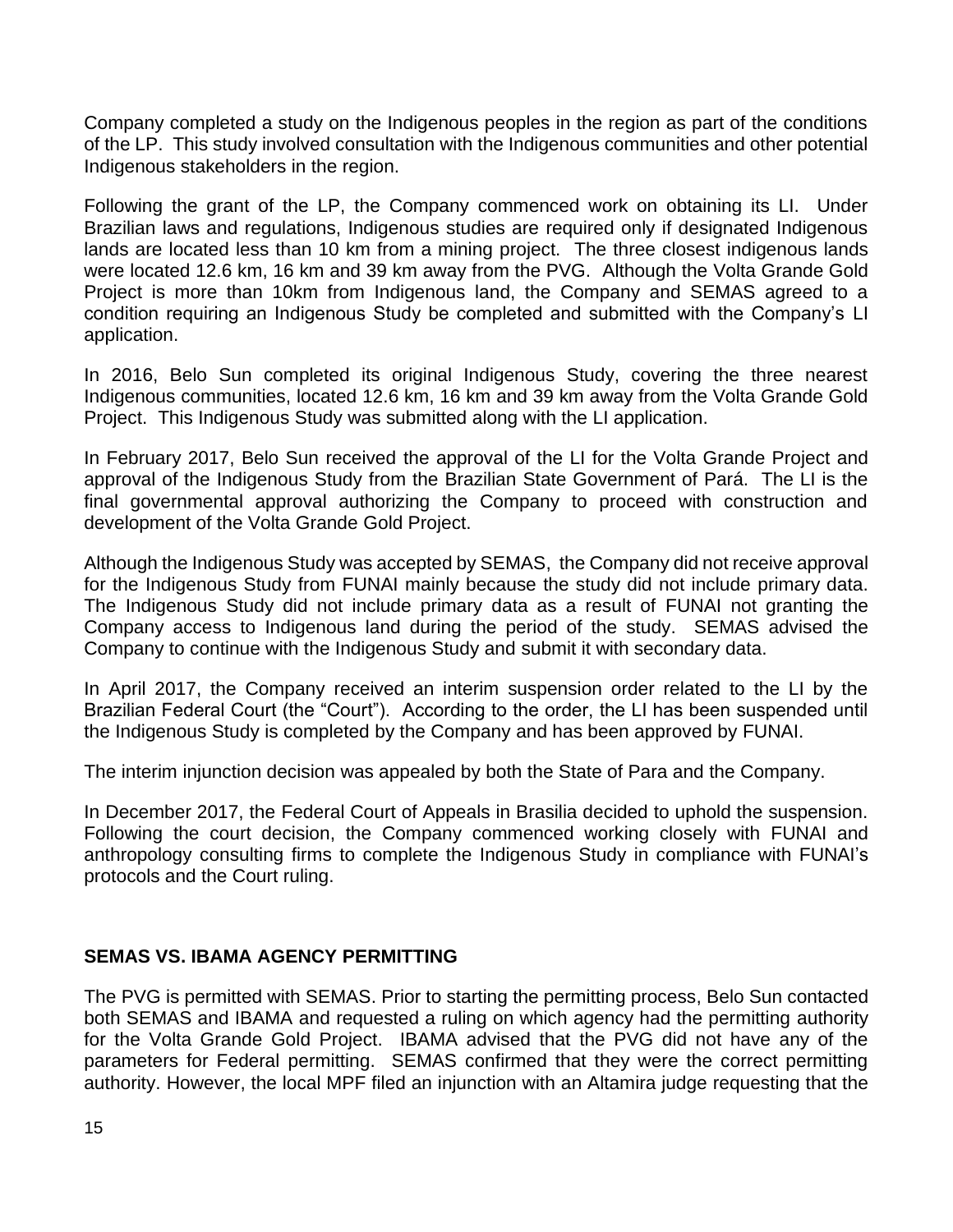permitting authority be changed from SEMAS to IBAMA. The sequence of legal events is shown below:

In September 2018, the Federal Regional Justice in Altamira ruled that the past permitting for the LP and LI under SEMAS was valid, but permitting authority going forward for the Volta Grande Gold Project would be IBAMA (Federal Environmental Agency) rather than SEMAS (State Agency).

In November 2018, the First Regional Federal Court ruled to suspend the decision of the Federal Regional Justice in Altamira overturning the decision of the First Regional Federal Court and confirming that SEMAS was the competent permitting authority.

On July 12, 2019, a three-judge panel decision by the superior court of appeals of the federal justice in Brasilia ruled unanimously that SEMAS was the competent authority for the environmental permitting of PVG. The ruling also confirms that the LI granted in 2017 by SEMAS and the LP granted in 2014 by SEMAS for the PVG remain valid (see press releases dated December 6, 2017 and July 23, 2018).

#### **INCRA**

The Volta Grande Gold Project exploration concessions were granted in 1974. In 1999, INCRA designated a land area for rural development. The rural development area designated by INCRA involved an overlap of a small portion of INCRA rural development project area within the Company's mining concessions. The INCRA overlap on the PVG footprint covers some of the planned facilities, a small portion of the end of the Grota Seca pit and one of the proposed waste pile deposits.

The LI included and approved a relocation plan. It allows families in the directly impacted area the option to: a) relocate at any time during the life of the project and at any time of the families' choosing with relocation expenses covered by the Company; or b) stay where they currently live; or c) leave and receive financial compensation for their property.

After receiving the LI, an order from the judge of the Agrarian Court of Altamira issued a temporary 180-day injunction halting certain work related to the LI. The purpose of the injunction was to provide time for the relocation of certain families living near the PVG site and to finalize the agreement with INCRA involving the overlap of a small portion of INCRA urban development project area within the Company's mining concessions.

The Agrarian Court of Altamira lifted this injunction in June 2017.

While a final satisfactory negotiated solution is expected it has taken some time due to various changes in the INCRA administration and changes in the Federal Government and the COVID-19 pandemic. Both INCRA and the Company have continued to discuss a solution and both parties are in agreement that a solution is the objective. The discussions between INCRA and Belo Sun are recorded and registered with the court in Altamira on a regular basis. Belo Sun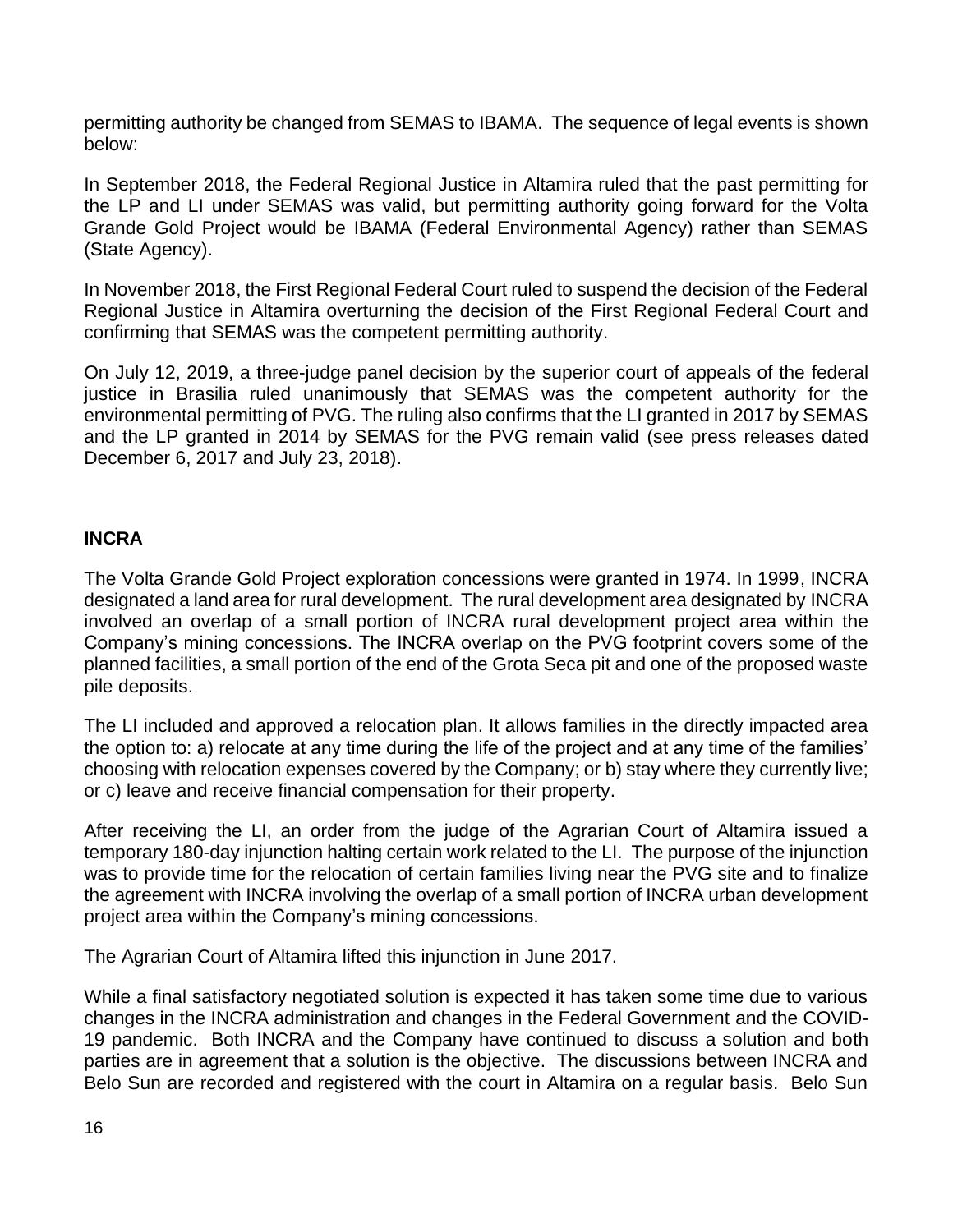has the law firm of Pinheiro Neto and others assisting with documenting a solution. In November 2019 and January 2020, the Company met with the new INCRA President to discuss the land overlap issue. It was agreed that a legal task force would be assembled to address the issue and find available solutions. Discussions continue in a very constructive manner and the Company expects no issues with completing this negotiation, however success can never be guaranteed.

Belo Sun entered into an MOU agreement with INCRA in 2016 and executed a similar agreement again in August 2017 which would see Belo Sun purchasing suitable substitution land chosen by INCRA in exchange for INCRA releasing the overlap land. With the Government change that occurred in January 2018, Belo Sun entered into new discussions with the new INCRA administration. On October 17, 2019 the INCRA President and Directors of INCRA were dismissed from office. As a result of the change in management, Belo Sun established contact with the new INCRA administration and management team to finalize a formal agreement with INCRA.

On August 23, 2019 the Pará State Prosecution Office (*Ministério Público do Estado do Pará*) ("MPE") filled an injunction request lawsuit in the Pará State Court in the City of Senador Jose Porfirio against the State of Pará and Belo Sun Mineração. In this lawsuit the MPE requests the cancelation of the environmental licenses granted for the construction of the PVG and the grant of an injunction, in a fast track decision, to suspend all permitting processes involving the PVG. The MPE requested that all the licenses granted to the PVG be declared null. The main allegations used by the MPE are the same used in previous filed lawsuits: that the Indigenous Study requires approval by FUNAI, IBAMA should be the permitting authority and that there is an INCRA land overlap.

On September 30, 2019 the State of Pará presented its response requesting the full rejection of the lawsuit. On October 3, 2019 Belo Sun presented its initial response challenging the allegations presented by the MPE. The Pará State Court has not granted any decision in the case so far.

In November 2019, the Agrarian State Judge of the Court of Altamira ruled that the Company's LI will remain suspended until the following two conditions were fulfilled: 1) a periodic update to SEMAS on the status of the relocation of certain families living in the area directly affected by the PVG; and 2) update SEMAS on the negotiations with INCRA involving the overlapping portion of the INCRA urban development project area within the PVG.

In January 2020, the State Court of Appeal of Para State overturned the November 2019 court ruling by the Agrarian State Judge of the Court of Altamira.

In a separate ruling in November 2019, the State Court of Belem ruled to uphold the Company's LI and authorize the start of construction under the condition that the Company complies with the relocation plan terms as submitted by the Company to SEMAS for its Construction Licence.

On August 2020 the MPE filed a request with a local Altarima Judge (Agrarian Court – State Circuit) against the State of Para and Belo Sun to suspend the LI based on a report submitted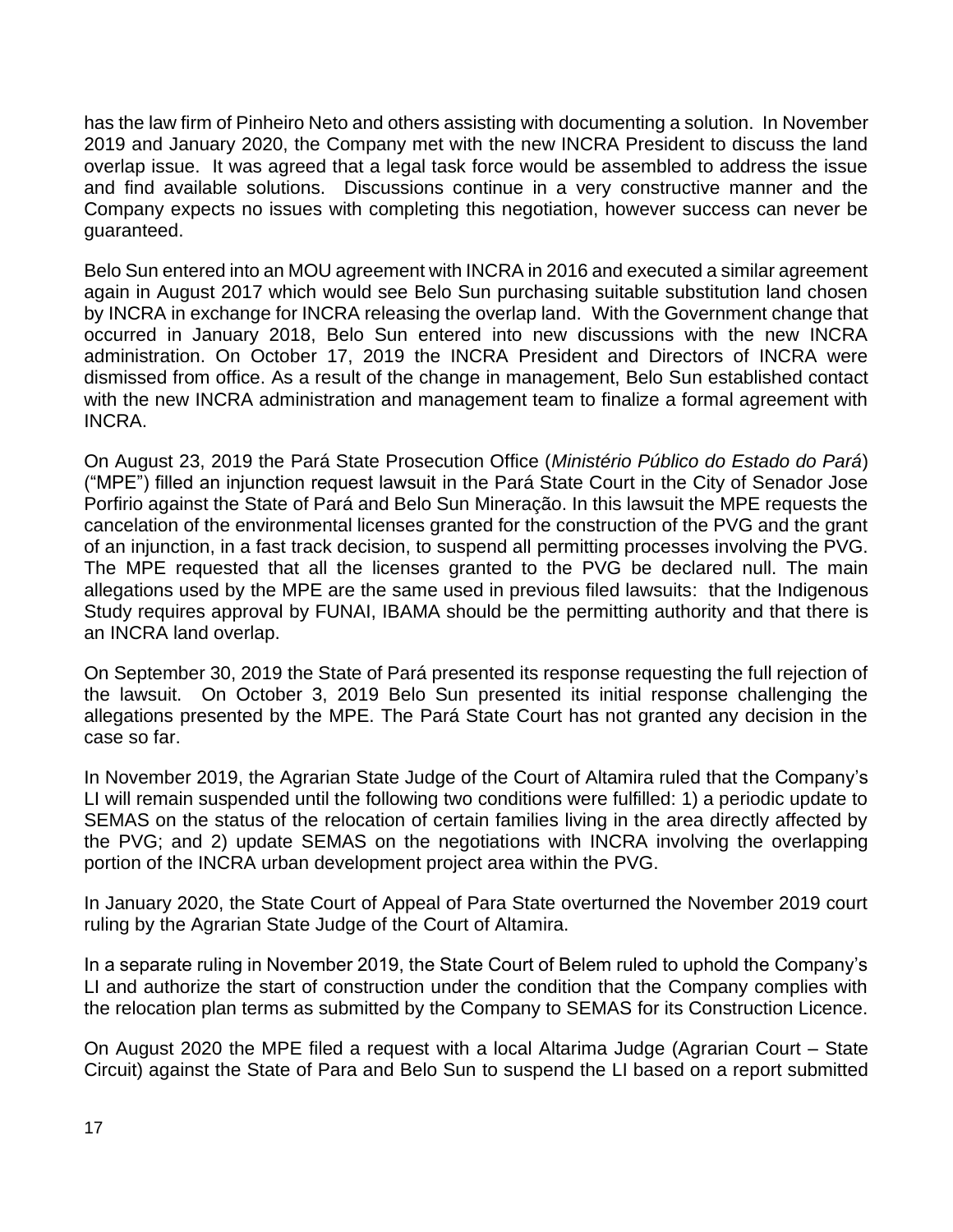by a Colombian NGO (AIDA – Association Interamericana for Environmental Development) criticizing the licensing process. The State of Para and Belo Sun presented technical and legal evidence that the allegations were false.

#### **ANNUAL RESULTS**

|                                      | 2019           | 2018     | 2017                           |
|--------------------------------------|----------------|----------|--------------------------------|
| Net loss                             | \$ (7,983,962) |          | $($8,063,871)$ $$(12,488,792)$ |
| Net loss per share                   | (0.02)<br>\$   | (\$0.02) | (\$0.03)                       |
| Working Capital*                     | \$33,822,001   |          | \$31,148,631 \$ 57,076,054     |
| <b>Total Assets</b>                  | \$59,113,233   |          | \$67,552,607 \$82,932,208      |
| <b>Total Non-current Liabilities</b> | 51,629         | \$0      | \$<br>1,084,663                |

#### **SUMMARY OF QUARTERLY RESULTS**

The following is a summary of the Company's financial results for the eight most recently completed quarters:

|                               | Q3-2020       | Q <sub>2</sub> -20 <sub>20</sub> | Q1-2020      |     | Q4-2019       | Q3-2019       | Q2-2019       | Q1-2019       | Q4-2018       |
|-------------------------------|---------------|----------------------------------|--------------|-----|---------------|---------------|---------------|---------------|---------------|
|                               | 30-Sep-20     | 30-Jun-20                        | 31-Mar-20    |     | 31-Dec-19     | 30-Sep-19     | 30-Jun-19     | 31-Mar-19     | 31-Dec-18     |
| Net loss                      | \$(1,492,669) | $($1,057,126)$ \$                | (974, 584)   |     | \$(1,794,711) | (\$1,956,822) | (\$2,441,421) | (\$1,791,008) | (\$2,316,753) |
| Net loss per share            | \$<br>(0.00)  | (\$0.00)                         | \$0.00       |     | (\$0.01)      | \$0.00        | (S0.01)       | (S0.00)       | $(\$0.01)$    |
| Working Capital*              | \$27.799.322  | \$28.972.184 \$28.964.499        |              |     | \$ 33,822,001 | \$36.173.328  | \$37.530.408  | \$29.450.537  | \$31.148.631  |
| Total Assets                  | \$56.749.864  | \$58,210,778                     | \$59,564,237 |     | \$59,113,233  | \$61.456.906  | \$62,835,665  | \$65,472,943  | \$67.552.607  |
| Total Non-current Liabilities | 30.214        | \$34.973 \$                      | 43,091       | \$. | 51.629        | \$57,765      | \$66,393      | \$72,566      | \$0           |

\* Working Capital is defined as current assets minus current liabilities. Working capital is a Non-IFRS figure without a standardized meaning. Please see "Non-IFRS Measures" below for a reconciliation.

#### Factors Affecting Comparability of Quarters

Results of operations can vary significantly as a result of a number of factors. The Company's level of activity and expenditures during a specific quarter are influenced by a number of factors, including the level of working capital, the availability of external financing, the time required to gather, analyze and report on geological data related to its properties and the nature of activity, and the number of personnel required to advance each individual project.

In addition, the granting of stock options and deferred share units ("DSUs") in a particular quarter gives rise to share-based compensation expense. In the third quarter of 2020, the Company recorded share-based compensation expense of \$239,007 (Q2 2020 – 30,850; Q1 2020 -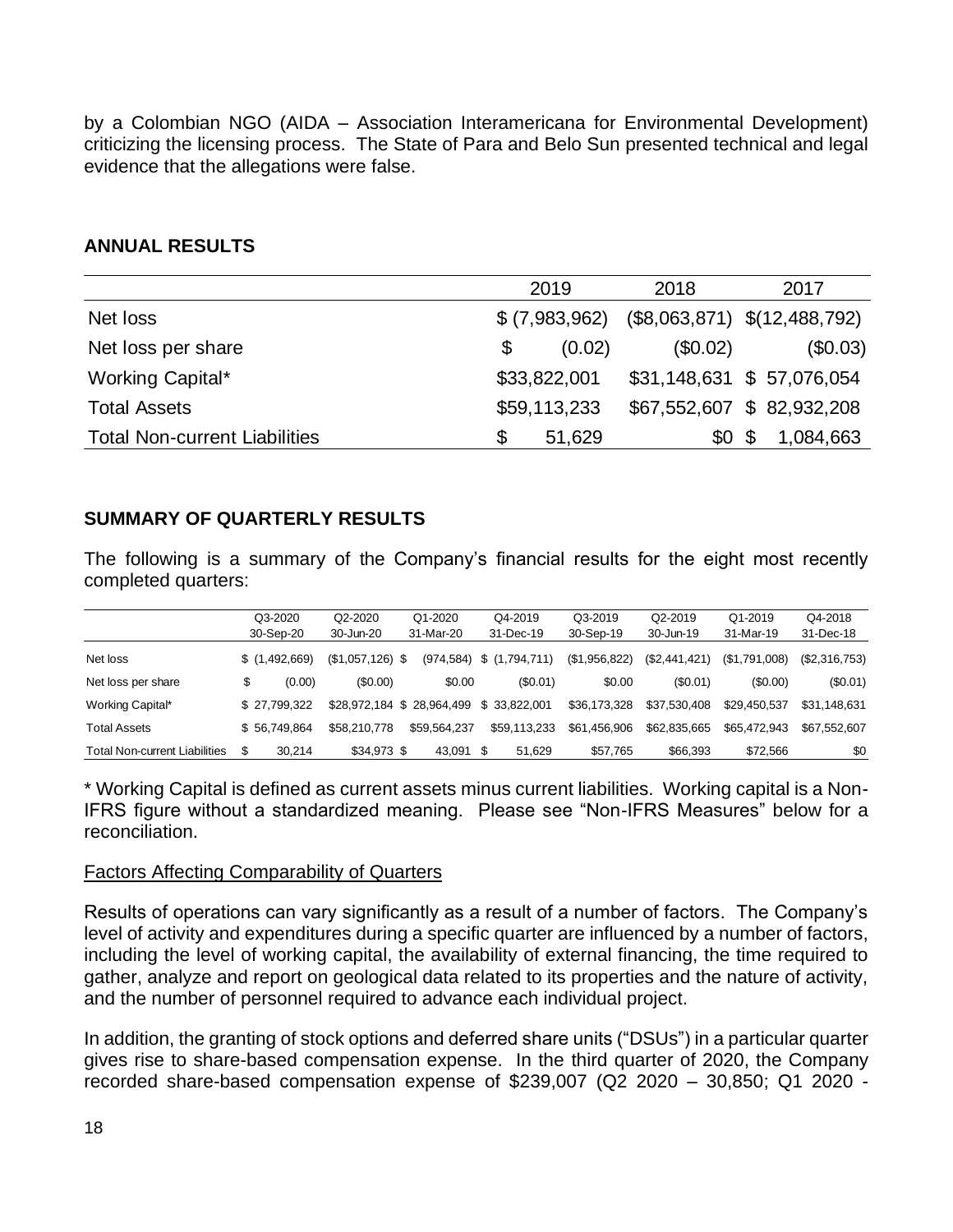\$52,906; Q4 2019 - \$53,488; Q3 2019 - \$82,392; Q2 2019 - \$72,748; Q1 2019 – \$132,834; Q4- 2018 – \$246,348). Share-based compensation expense is dependent on vesting terms, and front-loaded accrual methods, and DSU expense in particular was dependent on the value of the Company's share price which fluctuated. In April 2018, the Company purchased, through an independent trustee, its own shares from the secondary market with the intent of using these shares to satisfy the DSU obligations. As a result, the accounting treatment changed and the DSUs value is fixed at the share price on the date of change. DSU expense will continue to fluctuate in accordance with vesting terms.

Exploration expenditures during quarters vary and can cause earnings to fluctuate. In the third quarter of 2020, the Company recorded exploration and evaluation expenses of \$227,903 (Q2 2020 - \$217,645; Q1 2020 - \$523,269; Q4 2019 - \$764,316; Q3 2019 - \$859,738; Q2 2019 - \$940,742; Q1 2019 – \$737,419; Q4-2018 – \$946,589). The Company began deferring development expenditures, including engineering expenses, during the first quarter of 2017. As a result of the suspension of the LI, certain expenditures were deferred during 2019 as the Company has been focusing on the Indigenous Study.

Also contributing to fluctuating quarterly net losses are changes in foreign exchange rates. The Company holds a portion of its monetary assets and liabilities in Brazil and therefore changes in the rate of exchange between the Brazilian Real, United States dollar and the Canadian dollar result in reported gains and losses on foreign currency fluctuations.

### **RESULTS OF OPERATIONS – FINANCIAL**

The following is a discussion of the results of operations of the Company for the three and nine months ended September 30, 2020. This discussion should be read in conjunction with the Company's consolidated financial statements for the three and nine months ended September 30, 2020 and related notes.

|                                     | Three months ended September 30, |             |     |             |  |  |
|-------------------------------------|----------------------------------|-------------|-----|-------------|--|--|
|                                     |                                  | 2020        |     | 2019        |  |  |
|                                     |                                  |             |     |             |  |  |
| Net loss                            | \$                               | (1,492,669) | -\$ | (1,957,822) |  |  |
| Interest income                     |                                  | (62, 155)   |     | (254,479)   |  |  |
| Salaries, wages and consulting fees |                                  | 711,663     |     | 921,989     |  |  |
| Professional fees                   |                                  | 46,016      |     | 128,013     |  |  |
| General and administration          |                                  | 234,897     |     | 318,262     |  |  |
| Depreciation                        |                                  | 31,215      |     | 33,732      |  |  |
| Share-based payments                |                                  | 239,007     |     | 82,392      |  |  |
| Exploration and evaluation expenses |                                  | 227,903     |     | 859,738     |  |  |
| (Gain)/loss on foreign exchange     |                                  | 63,238      |     | (133, 400)  |  |  |
| Interest expense                    |                                  | 885         |     | 1,575       |  |  |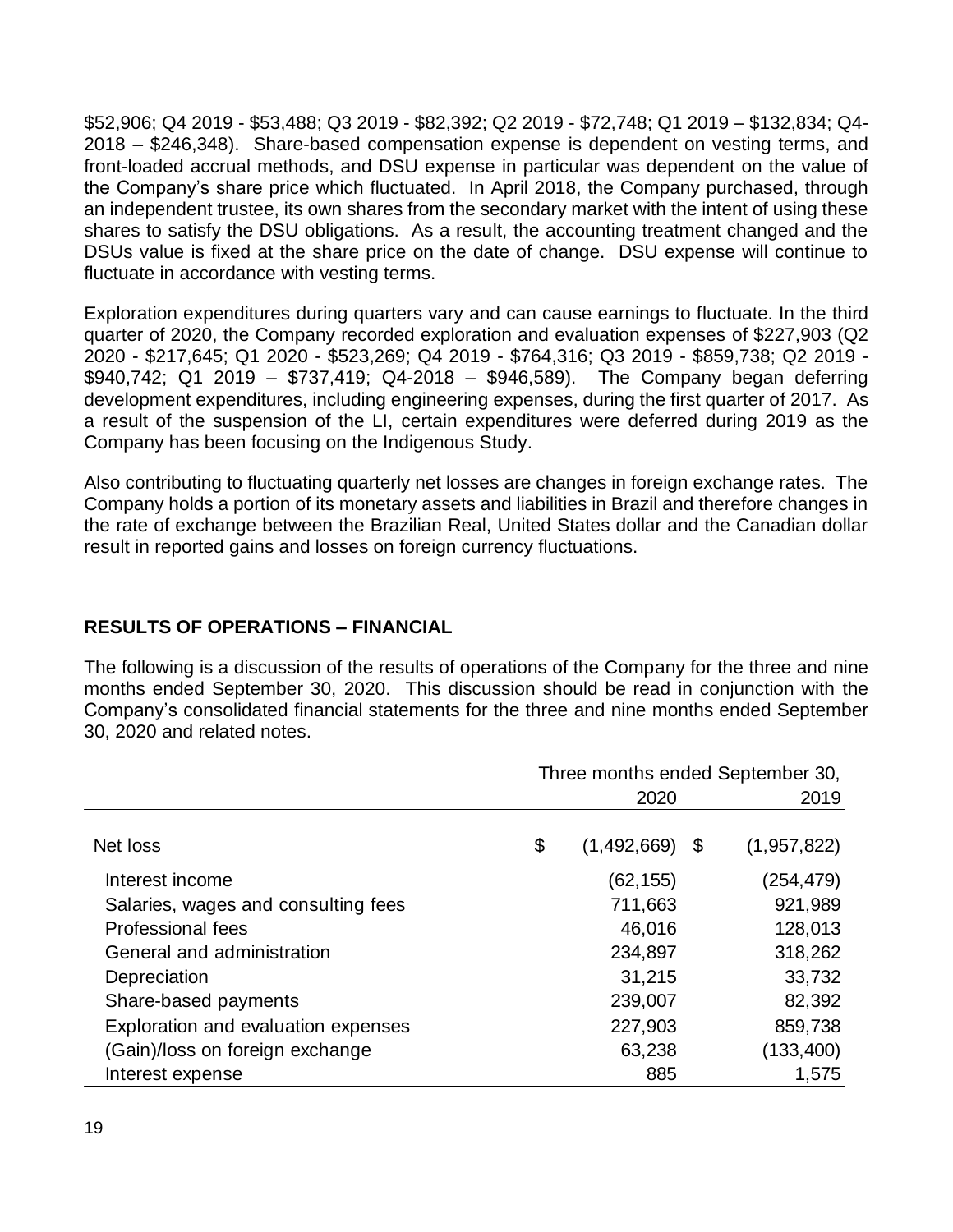For the three months ended September 30, 2020, the Company recorded a net loss of \$1,492,669 (\$0.00 per share) compared to a net loss of \$1,957,822 (\$0.00 per share) for the three months ended September 30, 2019.

Salaries, wages and consulting fees decreased by \$210,326 in Q3-2020 compared to Q3-2019 due to a severance payment in Q3-2019 as well as a decrease in the number of consultants in Q3-2020 compared to Q3-2019.

General and administration costs decreased by \$83,365 in Q3-2020 compared to Q3-2019, a recent trend resulting from a decrease in travel and other activities with the suspension of the LI, combined with travel restrictions in place due to the COVID-19 pandemic.

The Company recorded \$121,394 in share-based payments during Q3-2020 related to the value of vesting DSUs and a stock option grant in the quarter (Q3-2019: \$82,392). Expense related to vesting stock options was \$117,613 in both Q3-2020 and \$nil Q3-2019.

Exploration and evaluation expenses, which included costs for the Indigenous Study, were \$227,903 for the three months ended September 30, 2020 compared to \$859,738 for the three months ended September 30, 2019. The Company incurred \$672 in development expenditures during the current quarter which were recorded in property, plant and equipment (Q3-2019: \$nil).

The Company also recognized a foreign exchange loss of \$63,238 during Q3-2020 (Q3-2019: gain of \$133,400) a result of the effect of fluctuations in the exchange rates between the Brazilian Real and the U.S. dollar.

During the three months ended September 30, 2020, the Company spent \$1,065,108 on operations (three months ended September 30, 2019: \$2,069,329). The Company purchased \$1,622 of property, plant and equipment in the quarter (Q3-2019 – \$2,666 on equipment, offset by repayment of promissory notes of \$444,000). Financing activity used \$4,865 for lease liability payments (Q3-2019 – provided \$488,991 primarily from stock option exercises).

|                                     | Nine months ended September 30, |                  |  |               |  |
|-------------------------------------|---------------------------------|------------------|--|---------------|--|
|                                     |                                 | 2020             |  | 2019          |  |
| Net loss                            |                                 |                  |  |               |  |
|                                     | \$                              | $(3,524,379)$ \$ |  | (6, 189, 251) |  |
| Interest income                     |                                 | (276,143)        |  | (740, 223)    |  |
| Salaries, wages and consulting fees |                                 | 2,279,765        |  | 2,917,970     |  |
| <b>Professional fees</b>            |                                 | 153,387          |  | 165,533       |  |
| General and administration          |                                 | 696,336          |  | 986,427       |  |
| Depreciation                        |                                 | 99,060           |  | 102,915       |  |
| Share-based payments                |                                 | 322,763          |  | 287,974       |  |
| Exploration and evaluation expenses |                                 | 968,817          |  | 2,537,899     |  |
| (Gain)/loss on foreign exchange     |                                 | (722,749)        |  | (25, 787)     |  |
| Interest expense                    |                                 | 3.143            |  | 5,142         |  |
| Gain on sale of securities          |                                 |                  |  | (48,599)      |  |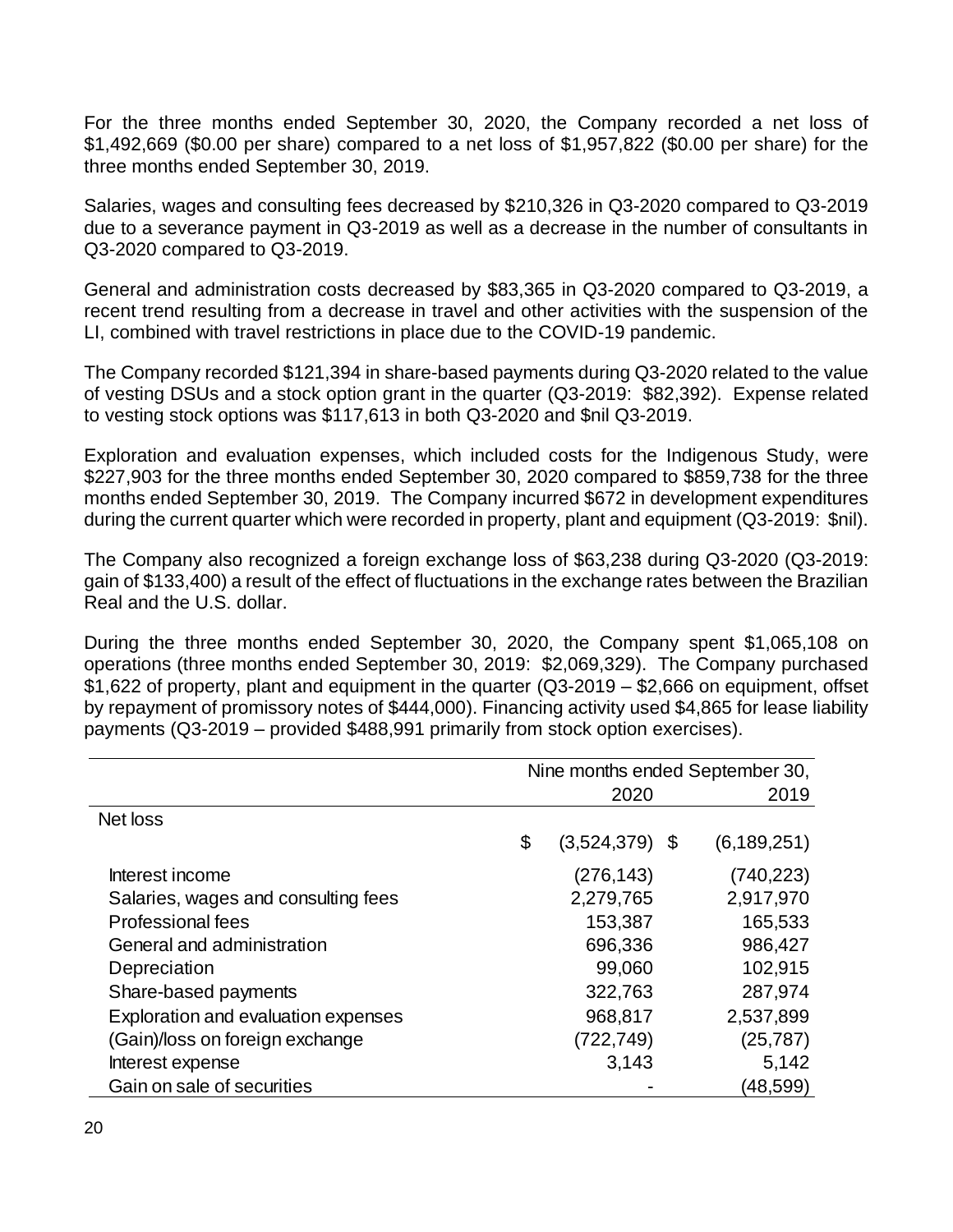For the nine months ended September 30, 2020, the Company recorded a net loss of \$3,524,379 (\$0.01 per share) compared to a net loss of \$6,189,251 (\$0.00 per share) for the nine months ended September 30, 2019.

Salaries, wages and consulting fees decreased by \$638,205 in 2020 compared to 2019 due to a bonus grant and severance payment in 2019 as well as a decrease in the number of consultants in 2020 compared to the prior year.

General and administration costs decreased by \$290,091 in 2020 compared to 2019, a recent trend resulting from a decrease in travel and other activities with the suspension of the LI, combined with travel restrictions in place due to the COVID-19 pandemic.

The Company recorded \$205,150 in share-based payments during 2020 related to the value of vesting DSUs (2019: \$205,582). Expense related to vesting stock options was \$117,613 in 2020 and \$nil in 2019.

Exploration and evaluation expenses, which included costs for the Indigenous Study, were \$968,817 for the nine months ended September 30, 2020 compared to \$2,537,899 for the nine months ended September 30, 2019. The Company incurred \$672 in development expenditures during the current year which were recorded in property, plant and equipment (2019: \$18,561).

The Company also recognized a foreign exchange gain of \$722,749 during 2020 (2019: gain of \$25,787) as a result of the effect of fluctuations in the exchange rates between the Brazilian Real and the U.S. dollar.

During the nine months ended September 30, 2020, the Company spent \$3,076,193 on operations (nine months ended September 30, 2019: \$6,308,813). The Company purchased \$1,229 of property, plant and equipment during 2020 (2019: \$21,553) and received repayment on outstanding promissory notes of \$4,904,356 and received interest payments related to the promissory notes of \$123,981 (2019 - \$779,000 and \$380,327, respectively). Financing activity provided \$1,148,797 during 2020, primarily \$1,348,000 due to the exercise of stock options in the year, partially offset by the purchase of shares to be held for the DSU plan for \$183,347 (2019 – provided \$475,356 primarily from stock option exercises).

## **LIQUIDITY AND CAPITAL RESOURCES**

Given the nature of the Company's operations, the most relevant financial information relates primarily to current liquidity, solvency and planned expenditures. The Company's financial success will be dependent upon the development of a property that leads to the production of gold. Such development may take years to complete and the amount of resulting income, if any, is difficult to determine.

The Company currently has a negative operating cash flow and finances its development and Mineral exploration activities through equity financings. The Company's financial success will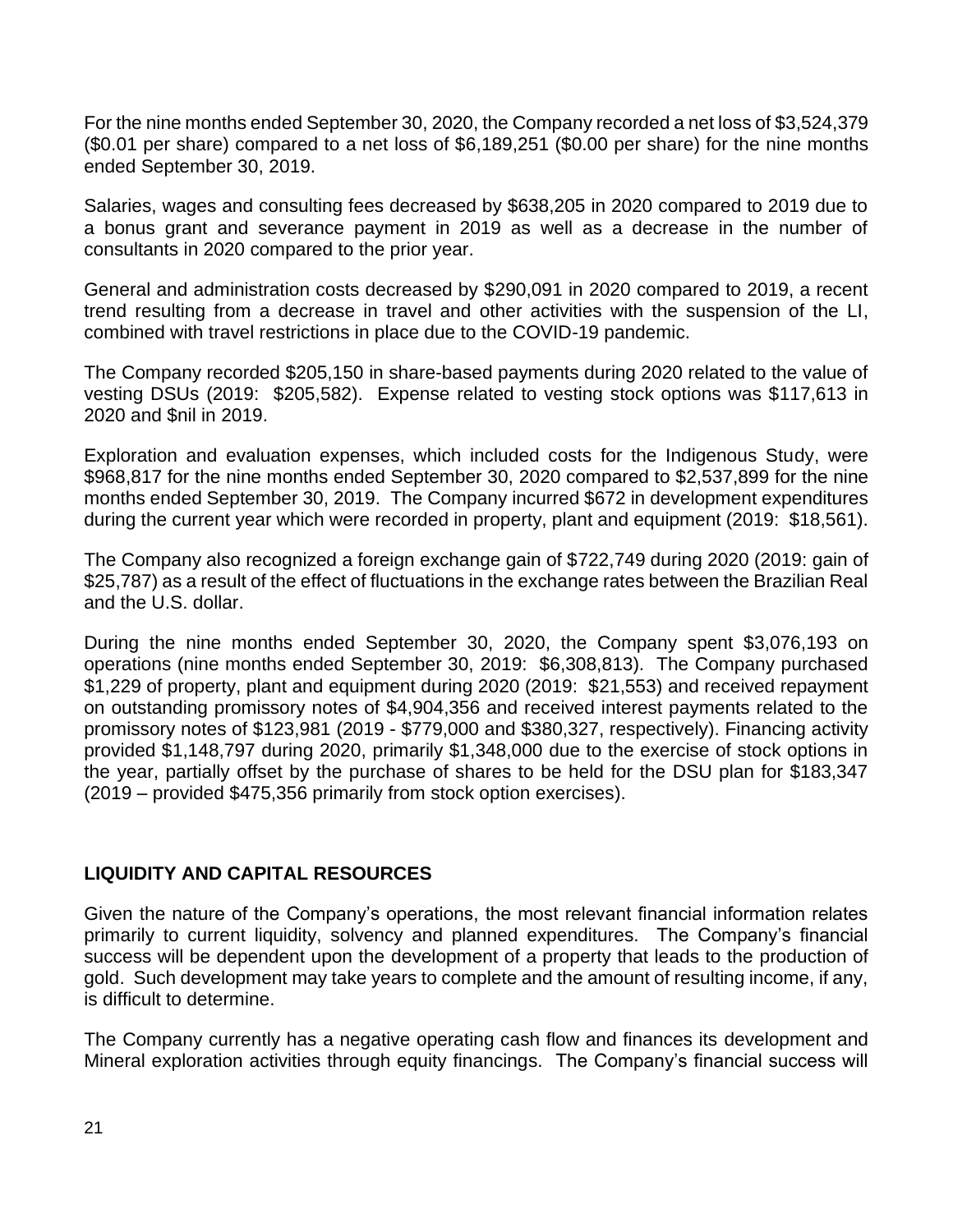be dependent on the economic viability of its development and Mineral exploration properties and the extent to which it can establish economic Mineral reserves and operations.

The Company had working capital (see Non-IFRS Measures) of \$27,799,322 as at September 30, 2020 (December 31, 2019 - \$33,822,001) including cash and cash equivalents of \$31,395,025 (December 31, 2019 - \$28,965,718). None of the cash equivalents are invested in asset-backed securities.

The Company's deposit on a SAG mill has been classified as a long-term deposit as a result of a renegotiation of the agreement to purchase the SAG mill and a letter of credit held by FLSmidth.

#### Term Investment

The Company is carrying a term deposit with Banco do Brasil to fund potential amounts owing to Companhia de Pesquisa de Recoursos Minerais ("CPRM"). As at September 30, 2020, the balance of this deposit was R\$1,832,047 (\$471,620) (December 31, 2019: R\$1,806,839 (\$571,181)).

#### **NON-IFRS MEASURES**

The Company has referred to working capital throughout this document. Working capital is a Non-IFRS performance measure. In the gold mining industry, it is a common Non-IFRS performance measure but does not have a standardized meaning. The Company believes that, in addition to conventional measures prepared in accordance with IFRS, we and certain investors use this information to evaluate the Company's performance and ability to generate cash, profits and meet financial commitments. This Non-IFRS measure is intended to provide additional information and should not be considered in isolation or as a substitute for measures of performance prepared in accordance with IFRS. The following table provides a reconciliation of working capital to the financial statements as at September 30, 2020 and December 31, 2019.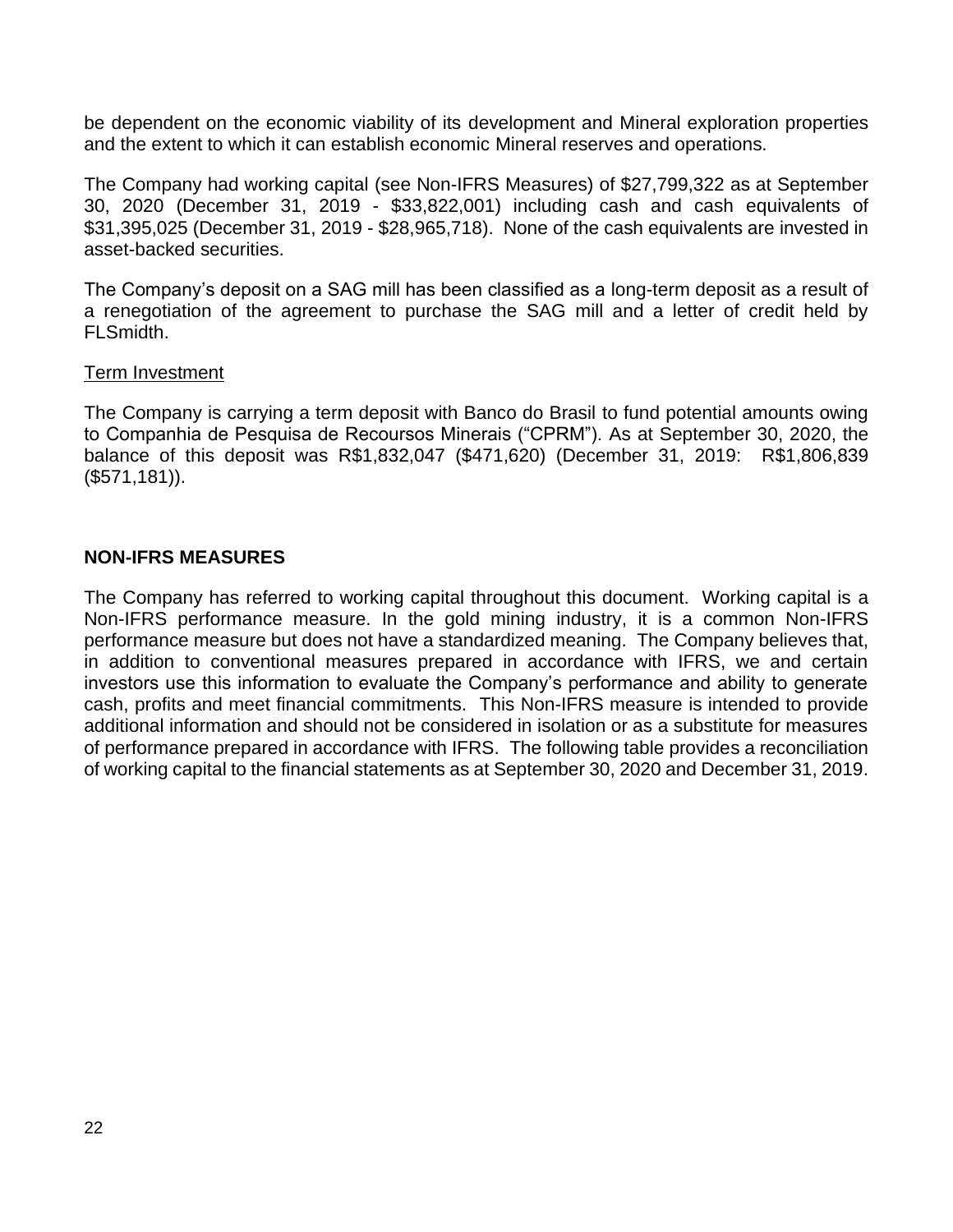|                                          | September 30, 2020 |     | December 31, 2019 |
|------------------------------------------|--------------------|-----|-------------------|
| <b>Current assets</b>                    |                    |     |                   |
| Cash and cash equivalents                | \$<br>31,395,025   | \$  | 28,965,718        |
| Prepaid expenses and sundry receivables  | 188,406            |     | 195,230           |
| Promissory notes receivabble             |                    |     | 9,013,433         |
|                                          | 31,583,431         |     | 38,174,381        |
| <b>Current liabilities</b>               |                    |     |                   |
| Accounts payable and accrued liabilities | 3,768,063          |     | 4,332,233         |
| Current portion of lease liabilities     | 16,046             |     | 20,147            |
|                                          | 3,784,109          |     | 4,352,380         |
| <b>Working Capital:</b>                  |                    |     |                   |
| current assets less current liabilities  | \$<br>27,799,322   | \$. | 33,822,001        |

#### **CAPITAL RISK MANAGEMENT**

The Company includes equity, comprised of issued share capital, shares held in trust for the settlement of share-based payments, share-based payment reserve and deficit, in the definition of capital. The Company's objective when managing capital is to maintain its ability to continue as a going concern in order to provide returns for shareholders and benefits for other stakeholders.

The Company manages its capital structure and makes adjustments to it based on the funds available to the Company in order to support the acquisition, development and exploration of Mineral properties. The Board of Directors does not establish quantitative return on capital criteria for management but rather relies on the expertise of the Company's management and consultants to sustain future development of the business.

The Company's properties are in the development stage and, accordingly, the Company is dependent upon external financings to fund activities. To carry out planned engineering, test work, advancement and development of the mining projects, and pay for administrative costs, the Company will spend working capital and expects to raise additional funds from time to time as required.

Management reviews its capital management approach on an ongoing basis and believes that this approach is reasonable given the relative size of the Company. There were no changes in the Company's approach to capital management during the nine months ended September 30, 2020. The Company is not subject to externally imposed capital requirements.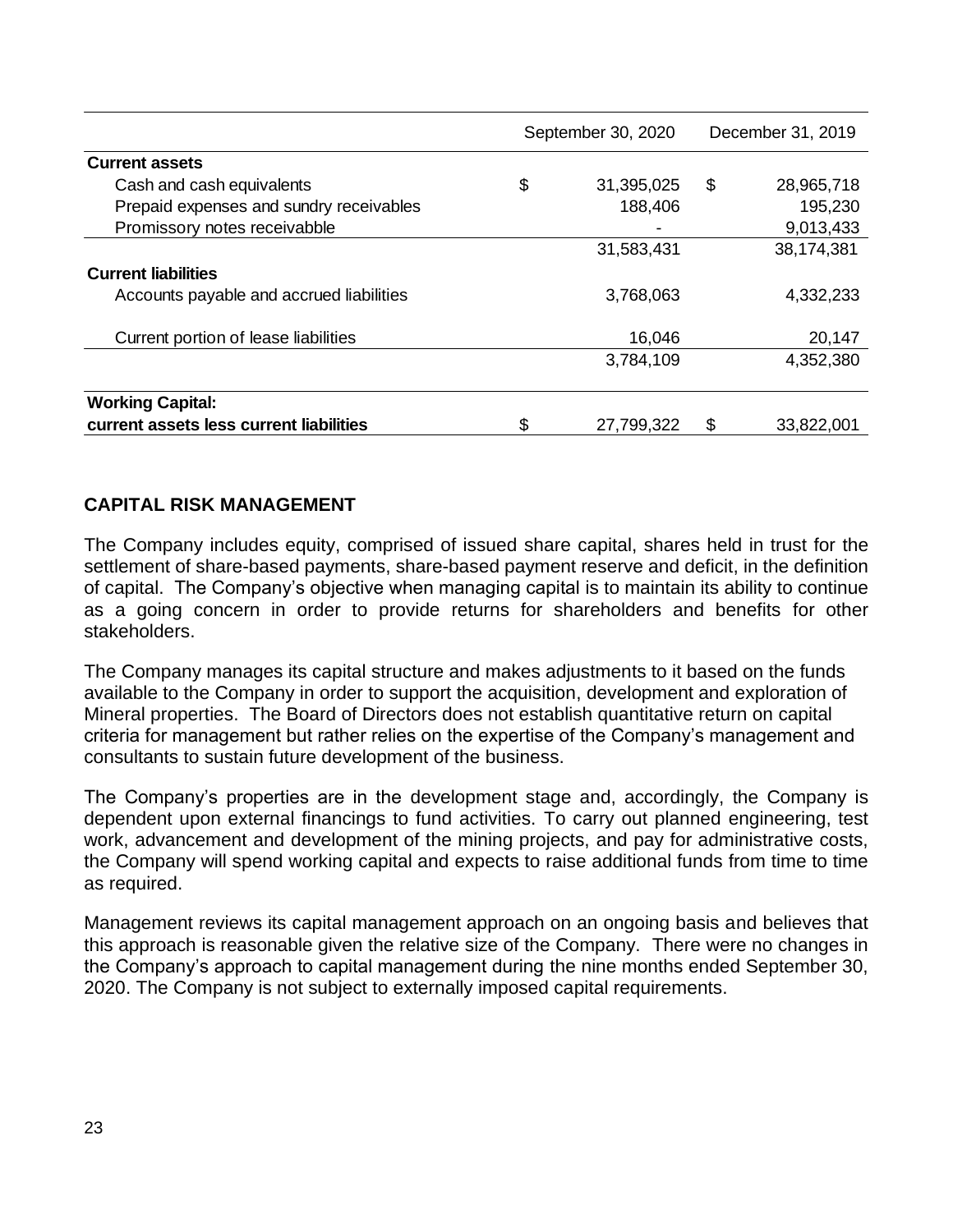# **COMMITMENTS AND CONTINGENCIES**

#### Management contract commitments

The Company is party to certain management contracts. These contracts require that additional payments of up to \$24,902,334 be made upon the occurrence of certain events such as a change of control of the Company. The change of control commitment includes a component based on the Company's current share price. As a result of this inclusion, the change of control commitment reported increases or decreases in relation to the change in share price during the period. Minimum commitments remaining under these contracts were approximately \$3,850,000 to be made if they are terminated without cause.

#### Legal contingencies

The Company is, from time to time, involved in various claims and legal proceedings. The Company cannot reasonably predict the likelihood or outcome of these activities. The Company does not believe that adverse decisions in any pending or threatened proceedings related to any matter, or any amount that may be required to be paid in connection thereto, will have a material effect on the financial condition or future results of operations. As at September 30, 2020 and December 31, 2019, no amounts have been accrued related to such matters.

#### Environmental commitments

The Company's mining, development and exploration activities are subject to various federal, state and international laws and regulations governing the protection of the environment. These laws and regulations are continually changing and generally becoming more restrictive. The Company conducts its operations so as to protect public health and the environment and believes its operations are materially in compliance with all applicable laws and regulations. The Company has made, and expects to make in the future, expenditures to comply with such laws and regulations.

#### Other commitments

The Federal Constitution of Brazil has established that the states, municipalities, federal district and certain agencies of the federal administration are entitled to receive royalties for the exploitation of Mineral Resources by holders of mining concessions (including extraction permits). The royalty rate for gold is currently 1.5% Federal law 13,540/17) arising from the sale of the mineral product, less the sales taxes of the mineral product. No royalties are currently due.

The Volta Grande Gold Project does not have any other royalties attached to the project beyond the aforementioned 1.5% royalty to the Brazilian government.

There is debt obligation due to CPRM as a result of a risk loan agreement. The Company maintains a high interest saving account that covers the full amount of the debt payment. As at September 30, 2020, no payments have been paid.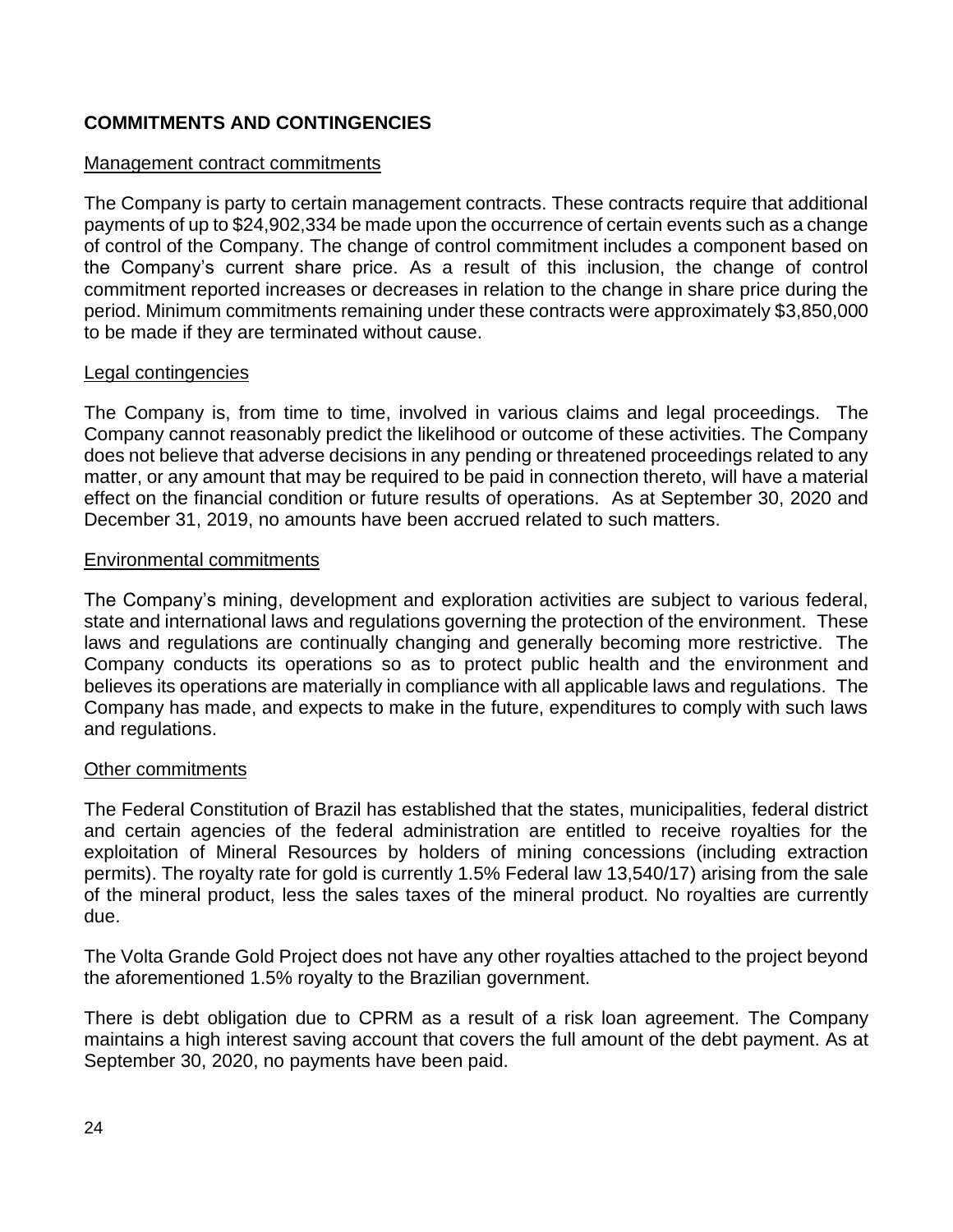The capital resources of the Company are property, plant and equipment at \$19,538,441 (net book value). The Company began capitalizing development costs effective February 2, 2017 upon the initial grant of the LI.

#### **OFF BALANCE SHEET ARRANGEMENTS**

The Company is not party to any off-balance sheet arrangements.

#### **RELATED PARTY TRANSACTIONS**

During the three and nine months ended September 30, 2020 and 2019, the Company entered into the following transactions in the ordinary course of business with related parties that are not subsidiaries of the Company.

|                                      |              | Purchases of goods/services |     |         |      |                   |  |         |  |
|--------------------------------------|--------------|-----------------------------|-----|---------|------|-------------------|--|---------|--|
|                                      |              | Three months ended          |     |         |      | Nine months ended |  |         |  |
|                                      |              | September 30,               |     |         |      | September 30,     |  |         |  |
|                                      | 2019<br>2020 |                             |     |         | 2020 | 2019              |  |         |  |
| 2227929 Ontario Inc.                 | S            | 120.000                     | \$. | 120.000 |      | 360,000           |  | 360,000 |  |
| Directors' promissory notes interest |              | 12.314                      |     | 66,243  |      | 5,631             |  | 224,209 |  |

The Company shares office space with other companies who may have common officers and directors. The costs associated with the use of this space, including the provision of office equipment and supplies, are administered by 2227929 Ontario Inc. to whom the Company pays a monthly fee of \$30,000. 2227929 Ontario Inc. does not have any officers or directors in common with the Company.

In January 2019, the Company purchased 3,000,000 common shares of Troilus Gold Corp. for \$1,929,620, including commissions, an average price per share of \$0.643. In February 2019, the Company sold these shares at an average price of \$0.659 per share including commissions. A gain of \$48,599 was recognized with respect to this disposition of shares.

The Company and Troilus Gold Corp. ("Troilus") previously shared common directors and officers, including Mr. Peter Tagliamonte, Mr. Bruce Humphrey, and Mr. Denis Arsenault. The Company and Troilus currently share one common officer, Mr. Ian Pritchard.

The following balances included in the Company's accounts were outstanding at the end of the reporting period: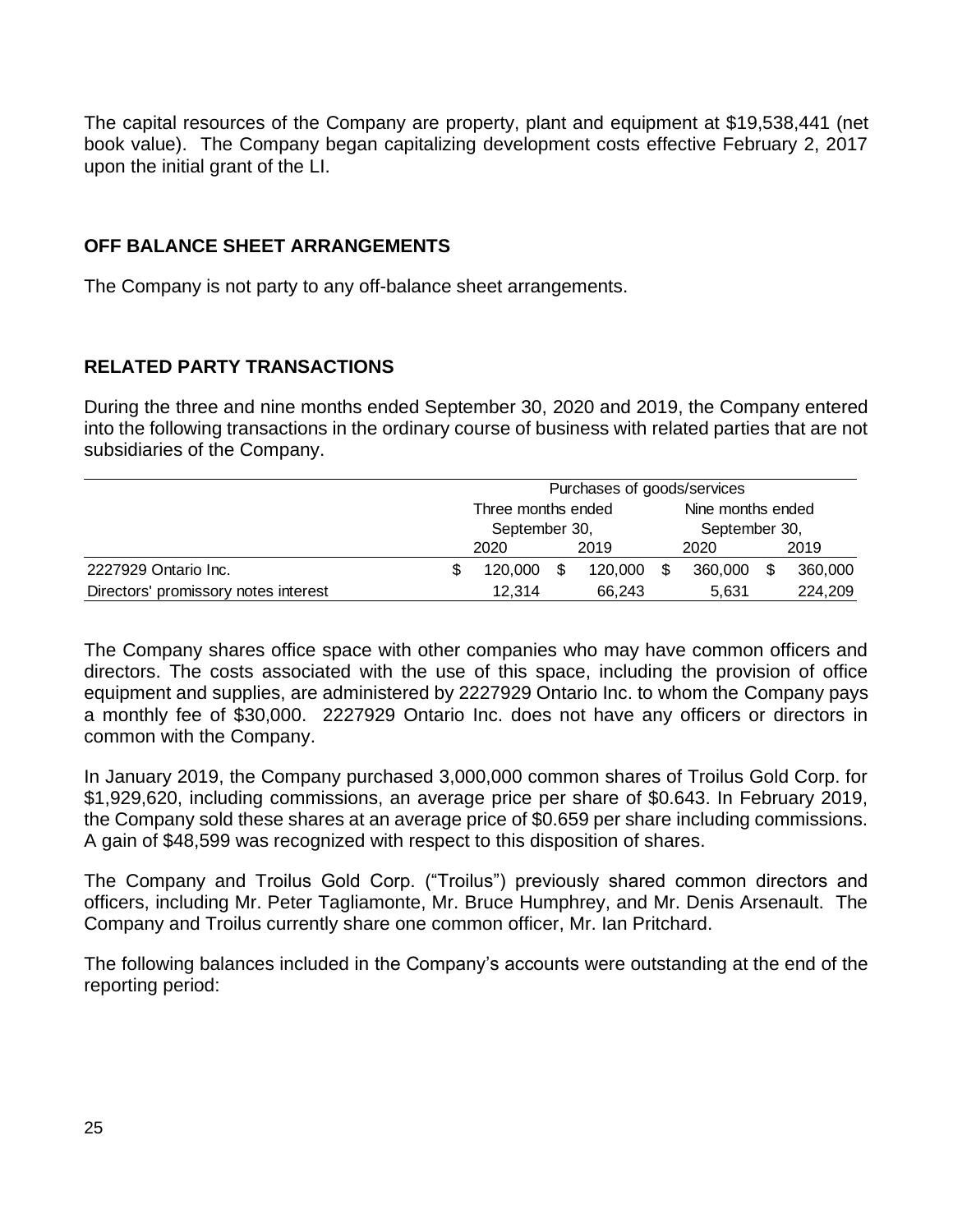|                                       | Amounts owed by related<br>parties |                           |      | Amounts owed to related |  |           |  |  |
|---------------------------------------|------------------------------------|---------------------------|------|-------------------------|--|-----------|--|--|
|                                       |                                    |                           |      | parties                 |  |           |  |  |
|                                       | 30-Sep-20                          | 31-Dec-19                 |      | 30-Sep-20               |  | 31-Dec-19 |  |  |
| Directors and officers of the Company |                                    | $$3,940,468$ $$9,013,433$ | . \$ | 13,366 \$               |  | 117.221   |  |  |

Amounts owed by related parties reflect the promissory notes entered into with directors of the Company in April 2018 plus accrued interest.

The amounts outstanding are unsecured and will be settled in cash. No guarantees have been given or received. No expense has been recognized in the current or prior periods for bad or doubtful debts in respect of the amounts owed by related parties.

#### *Compensation of key management personnel of the Company*

The remuneration of directors and other members of key management personnel during the period were as follows:

|                      |  | Three months ended<br>September 30, |    |         | Nine months ended |           |  |              |
|----------------------|--|-------------------------------------|----|---------|-------------------|-----------|--|--------------|
|                      |  |                                     |    |         | September 30,     |           |  |              |
|                      |  | 2020                                |    | 2019    |                   | 2020      |  | 2019         |
| Short-term benefits  |  | 479.498                             | S. | 605.660 | \$                | 1.496.999 |  | \$ 2.210.154 |
| Share-based payments |  | 89.725                              |    | -       |                   | 89.725    |  |              |
| DSU expense          |  | 121.394                             |    | 71.188  |                   | 334.076   |  | 269,029      |
|                      |  | 690.617                             |    | 676,848 | S                 | 1,920,800 |  | \$2,479,183  |

In accordance with IAS 24 Related Party Disclosures, key management personnel are those persons having authority and responsibility for planning, directing and controlling the activities of the Company, directly or indirectly, including any directors (executive and non-executive) of the Company.

The remuneration of directors and key executives is determined by the compensation committee having regard to the performance of individuals and market trends.

More detailed information regarding the compensation of officers and directors of the Company is disclosed in the management information circular. The most recent management information circular is available under profile of the Company on SEDAR at [www.sedar.com.](http://www.sedar.com/)

#### **FINANCIAL INSTRUMENTS AND OTHER INSTRUMENTS**

The carrying value of cash and cash equivalents, prepaid expenses, sundry receivable and accounts payable approximate their fair values due to the short maturity of those instruments.

The Company's risk exposures and their impacts on the Company's financial instruments are summarized below. There have been no significant changes in the risks, objectives, policies and procedures for managing risk during the nine months ended September 30, 2020.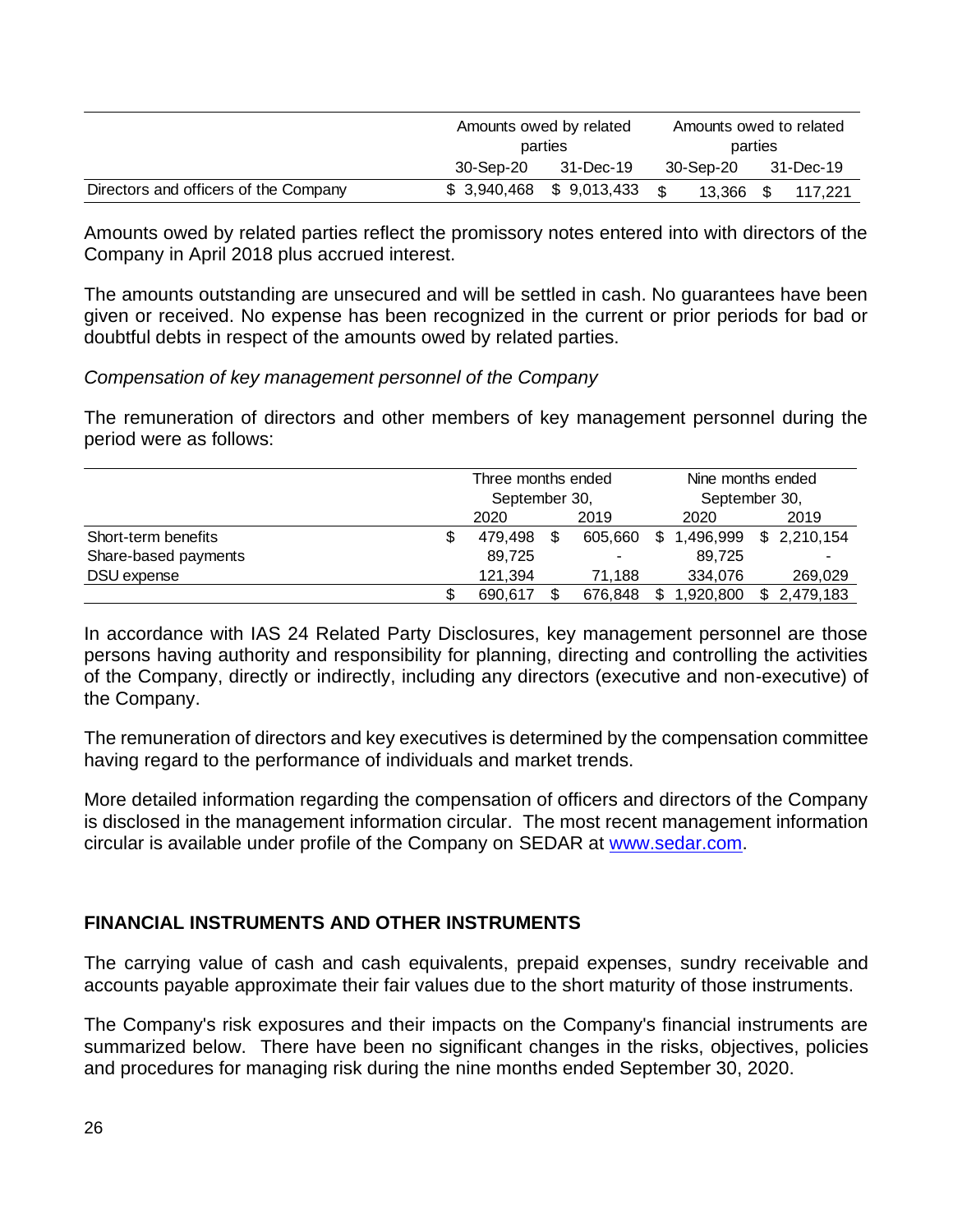#### Credit risk

Credit risk arises from the non-performance by counterparties of contractual financial obligations. The Company's primary counterparties related to its cash and cash equivalents and term investment carry an investment grade rating as assessed by external rating agencies. The Company maintains all of its cash and cash equivalents and term investment with major Canadian and Brazilian financial institutions. Deposits held with these institutions may exceed the amount of insurance provided on such deposits. The Company's promissory notes are held by directors of the Company. Management has assessed the credit risk associated with these promissory notes and based on the credit-worthiness of the parties involved, the Company has assessed the chance of loss as remote.

The Company's maximum exposure to credit risk at the statement of financial position date is the carrying value of cash and cash equivalents, promissory notes receivable and term deposits.

#### Liquidity risk

The Company manages liquidity risk by maintaining adequate cash and cash equivalent balances. The Company continuously monitors and reviews both actual and forecasted cash flows, and also matches the maturity profile of financial assets and liabilities.

As at September 30, 2020, the Company had current assets of \$31,583,431 to settle current liabilities of \$3,784,109. Approximately \$2,986,000 of the Company's financial liabilities as at September 30, 2020 have contractual maturities of less than 30 days and are subject to normal trade terms. Of this amount, approximately \$1,800,000 has been payable for over 180 days.

Market risk

(a) Interest rate risk

The Company's cash and cash equivalents are subject to interest rate cash flow risk as they carry variable rates of interest. The Company's interest rate risk management policy is to purchase highly liquid investments with a term to maturity of one year or less on the date of purchase.

Based on cash and cash equivalent balances on hand at September 30, 2020, a 0.1% change in interest rates could result in a corresponding change in net loss of approximately \$31,000 (December 31, 2019 - \$29,000).

#### (b) Currency risk

Foreign exchange risk exposures arise from transactions and balances denominated in foreign currencies. The Company's currency risk arises primarily with respect to the United States dollar and Brazilian Real. Fluctuations in the exchange rates between these currencies and the Canadian dollar could materially affect the Company's business, financial condition, and results of operations. The Company does not mitigate this risk with hedging activity.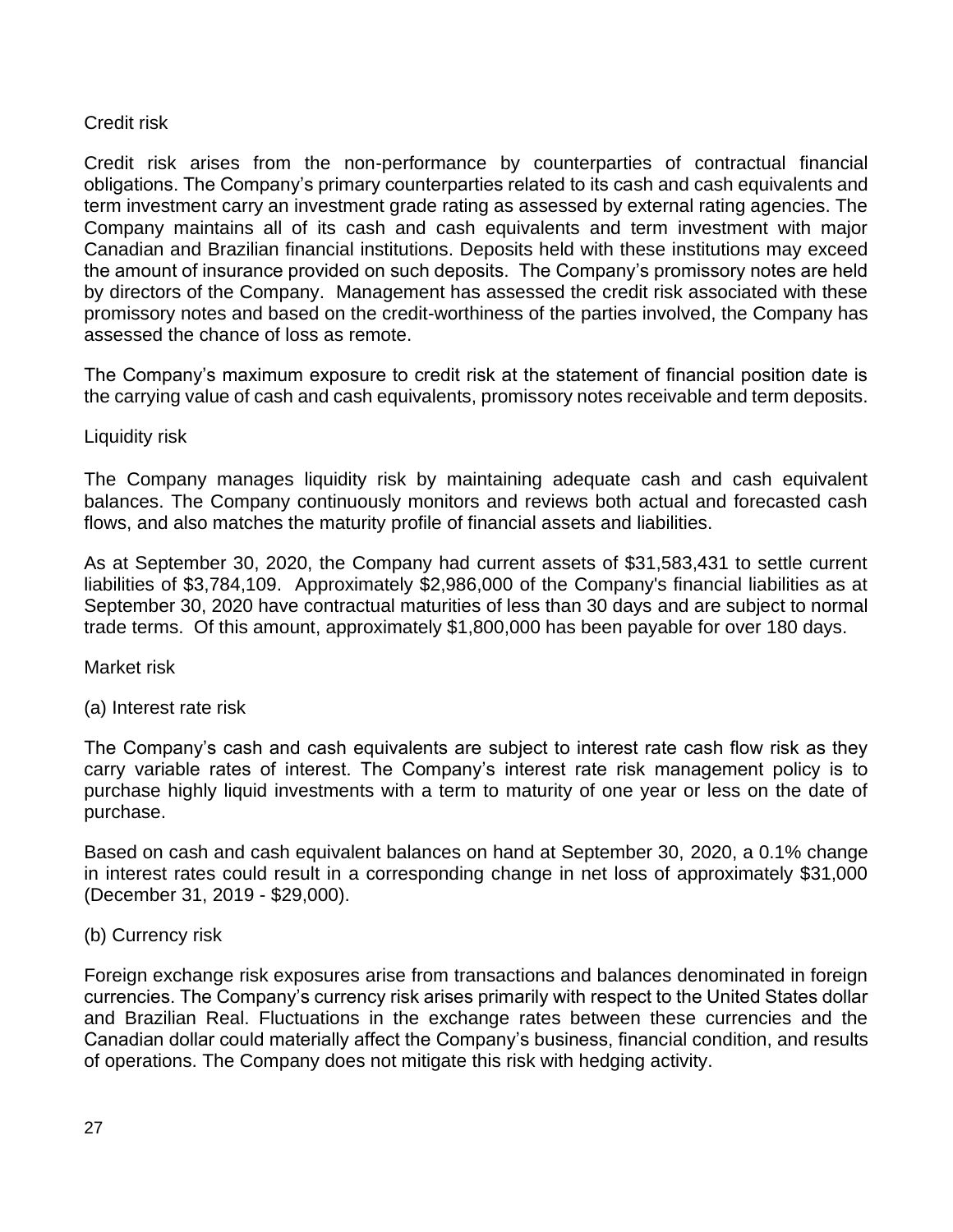A strengthening of \$0.01 in the United States dollar against the Brazilian Real would have increased net loss by approximately \$15,000 for the nine months ended September 30, 2020 (nine months ended September 30, 2019 - \$89,000). A strengthening of \$0.01 in the Canadian dollar against the United States dollar would have decreased other comprehensive income by approximately \$3,000 for the nine months ended September 30, 2020 (nine months ended September 30, 2019 - \$129,000).

As at September 30, 2020 the monetary balances in non-Canadian dollar currencies are as follows:

|                                          |     | <b>Brazilian Reais</b> | <b>United States</b> |
|------------------------------------------|-----|------------------------|----------------------|
|                                          |     |                        | Dollar               |
| Cash                                     | R\$ | 7,126,510              | 214                  |
| Accounts receivable and prepaid expenses |     | 158,008                |                      |
| Long term investment                     |     | 1,832,047              |                      |
| Accounts payable                         |     | (13, 175, 259)         | (28, 247)            |
| Leases                                   |     | (179, 702)             |                      |
|                                          | R\$ | $(4,238,396)$ \$       | (28, 034)            |

#### **OUTSTANDING SHARE DATA**

Authorized unlimited common shares without par value – 454,971,915 are issued and outstanding as at November 13, 2020.

Authorized unlimited special shares – zero outstanding.

Stock options outstanding as at November 13, 2020 are as follows:

| Number of stock options outstanding | Exercise price | Expiry date |
|-------------------------------------|----------------|-------------|
| 4,648,333                           | 0.85           | 14-Nov-21   |
| 200,000                             | 0.23           | 15-Jun-23   |
| 4,850,000                           | 0.80           | 27-Jul-25   |
| 9,698,333                           | 0.81           |             |

As at November 13, 2020, there were 17,064,750 DSU's outstanding, of which 16,692,416 have vested at November 13, 2020.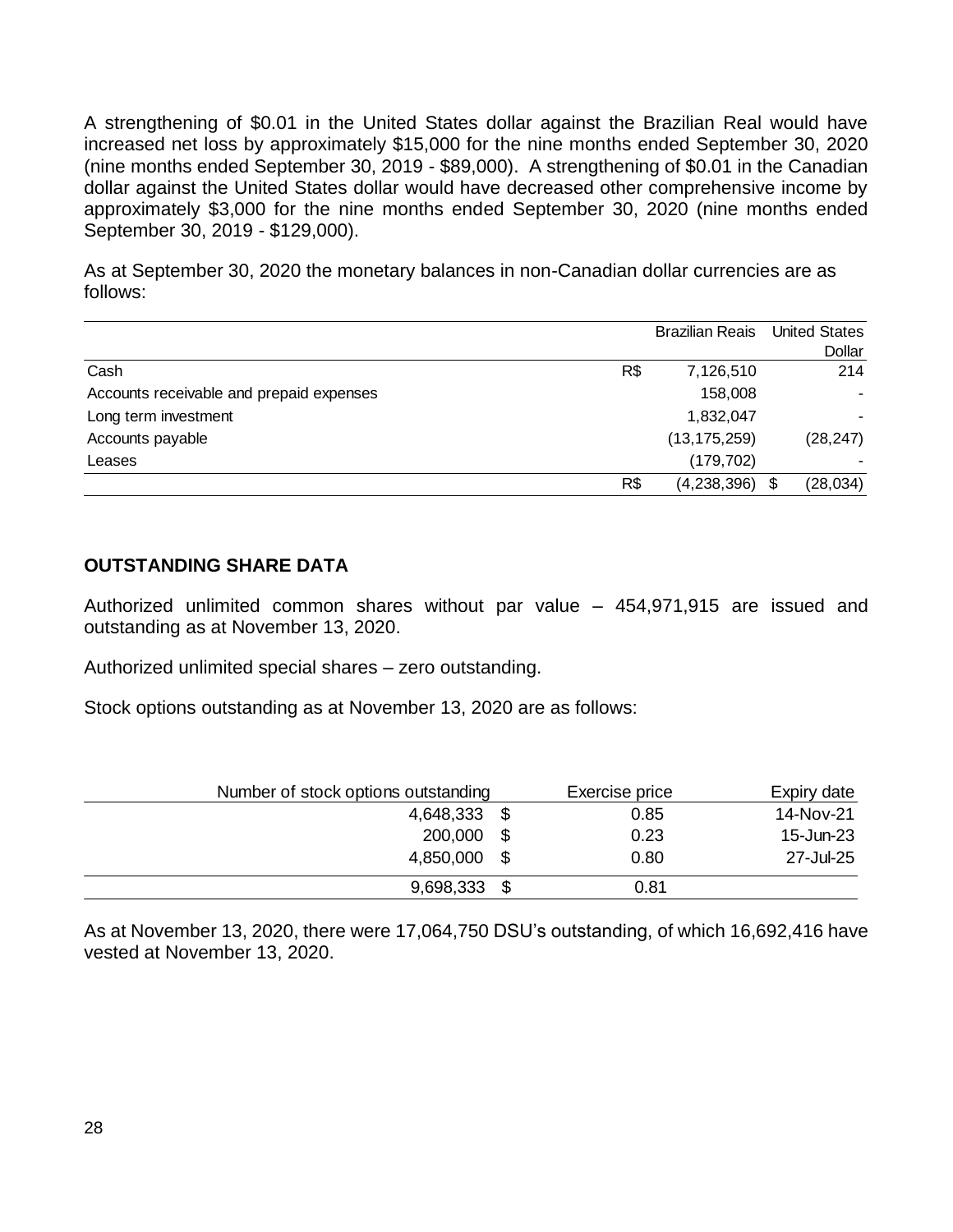### **RISKS AND UNCERTAINTIES**

The operations of the Company are speculative due to the high-risk nature of its business, which are the acquisition, financing, development and exploration of mining properties. These risk factors could materially affect the Company's future operating results and could cause actual events to differ materially from those described in forward–looking information relating to the Company. Please refer to the Company's Annual Information Form for the year ended December 31, 2019 filed on SEDAR on March 24, 2020 for a full description of the Company's risks in addition to those highlighted below.

#### Coronavirus (COVID-19)

On January 30, 2020, the World Health Organization declared the coronavirus outbreak (COVID-19) a "Public Health Emergency of International Concern" and on March 11, 2020, declared COVID-19 a pandemic. The current COVID-19 pandemic is significantly impacting the global economy and commodity and financial markets. The full extent and impact of the COVID-19 pandemic is unknown and to date has included extreme volatility in financial markets, a slowdown in economic activity, extreme volatility in commodity prices and has raised the prospect of an extended global recession. As well, as efforts are undertaken to slow the spread of the COVID-19 pandemic, the operation and development of projects may be impacted as governments have declared a state of emergency or taken other actions. If the operation or development of one or more of the operations or projects of the Company is suspended, it may have a material adverse impact on the Company's profitability, results of operations, and financial condition. The broader impact of the COVID-19 pandemic on investors, businesses, the global economy or financial and commodity markets may also have a material adverse impact on the Company's profitability, results of operations and financial conditions. On March 20, 2020, Brazil declared a state of emergency, freeing up funds for the federal government to fight the coronavirus. The extent to which the coronavirus impacts the Company's results will depend on future developments, which are highly uncertain and cannot be predicted, including new information which may emerge concerning the severity of the coronavirus and actions taken to contain the coronavirus or its impact, among others.

#### Nature of Mining, Mineral Exploration and Development Projects

Development projects have no operating history upon which to base estimates of future capital and operating costs. For development projects, Mineral Resource estimates and estimates of operating costs are, to a large extent, based upon the interpretation of geologic data obtained from drill holes and other sampling techniques, and feasibility studies, which derive estimates of capital and operating costs based upon anticipated tonnage and grades of ore to be mined and processed, ground conditions, the configuration of the Mineral deposit, expected recovery rates of Minerals from ore, estimated operating costs, and other factors. As a result, actual production, cash operating costs and economic returns could differ significantly from those estimated. It is not unusual for new mining operations to experience problems during the start-up phase, and delays in the commencement of production often can occur.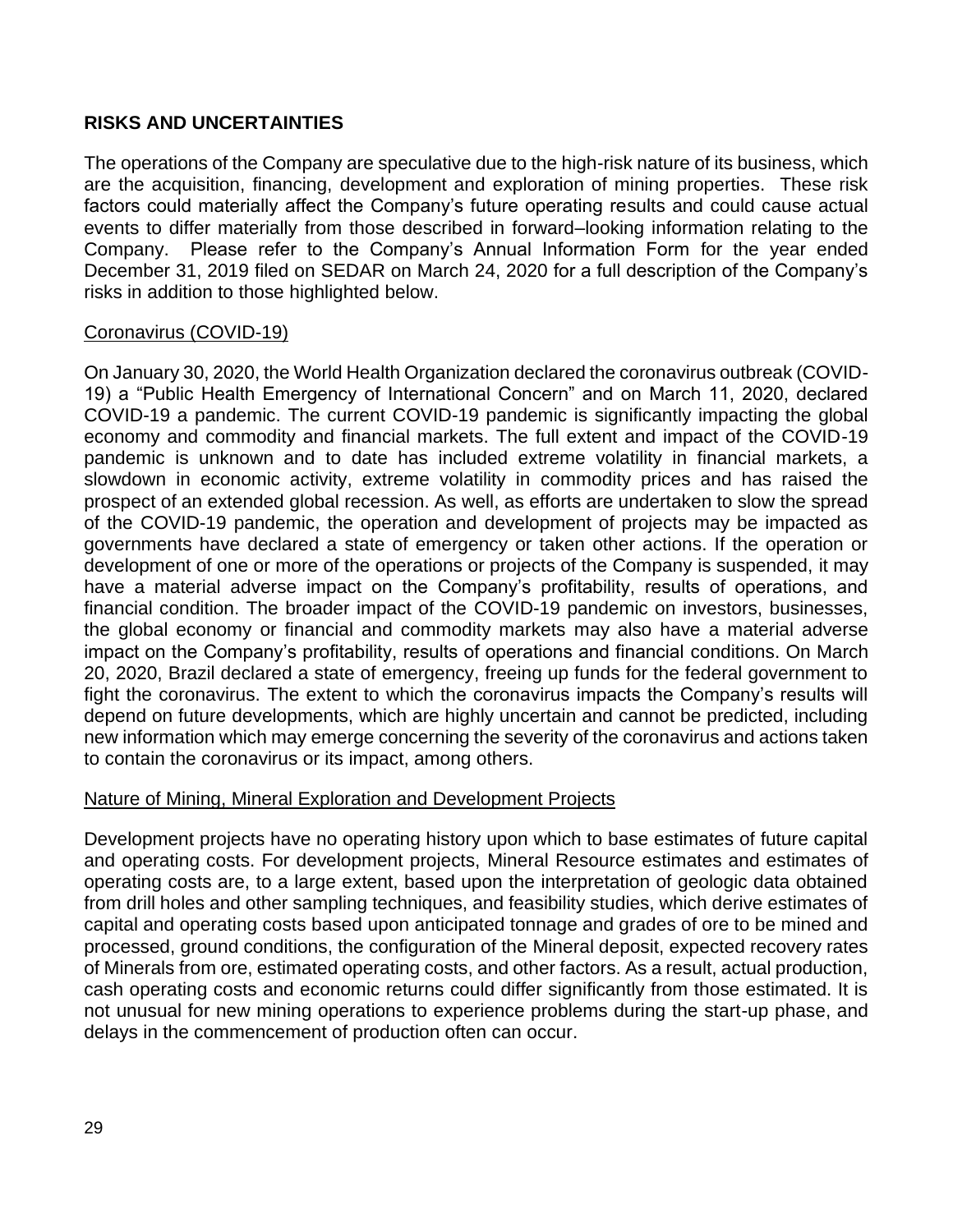Mineral exploration is highly speculative in nature. There is no assurance that exploration efforts will be successful. Even when Mineralization is discovered, it may take several years until production is possible, during which time the economic feasibility of production may change. Substantial expenditures are required to establish measured, indicated and inferred Mineral Resources through drilling. Upon completion of a feasibility study, with an accompanying economic analysis, proven and probable Mineral reserves may be estimated. Because of these uncertainties, no assurance can be given that exploration programs will result in the expansion of Mineral Resources or the establishment of Mineral reserves. There is no certainty that the expenditures made towards the search and evaluation of Mineral deposits will result in discoveries or development of commercial quantities of ore.

Mine development capital cost estimates are vulnerable to market forces, cost escalations and reductions, exchange rate fluctuations and supplier price changes. These factors can affect capital cost estimates.

#### Licences and Permits, Laws and Regulations

The Corporation's development and exploration activities, including mine, mill and infrastructure facilities, require permits and approvals from various government authorities, and are subject to extensive federal, state and local laws and regulations governing prospecting, development, production, transportation, exports, taxes, labour standards, occupational health and safety, mine safety and other matters. Such laws and regulations are subject to change, can become more stringent and compliance can therefore become more time consuming and costly. Indigenous land demarcation can change and expand. New protected land can be established and expanded. In addition, the Corporation may be required to compensate those suffering loss or damage by reason of its activities. There can be no assurance that the Corporation will be able to maintain or obtain all necessary licences, permits and approvals that may be required to explore and develop its properties, commence construction or to operate its mining facilities.

The costs and potential delays associated with obtaining or maintaining the necessary authorizations and licences and complying with these authorizations, licences and applicable laws and regulations could stop or materially delay or restrict the Corporation from proceeding with the development of the Volta Grande Gold Project. The recent litigation process with the Agrarian Court of Altamira, and other claims and injunctions brought against the Corporation are examples of legal claims that affect, and may continue to affect, the Volta Grande Gold Project. Any failure to comply with applicable laws, regulations, authorizations or licences, even if inadvertent, could result in interruption or termination of exploration, development or mining operations or logistics operations, or material fines, penalties or other liabilities that could have a material adverse effect on the Corporation's business, reputation, properties, results of operations, financial condition, prospects or community relations. Claims, lawsuits and injunctions may be brought by parties looking to prevent the Corporation from advancing its projects. The Corporation can make no assurance that it will be able to maintain or obtain all of the required Mineral licences and authorizations on a timely basis, if at all. There is no assurance that it will obtain the corresponding mining concessions, or that if they are granted, that the process will not be heavily contested and thus costly and time consuming to the Corporation. In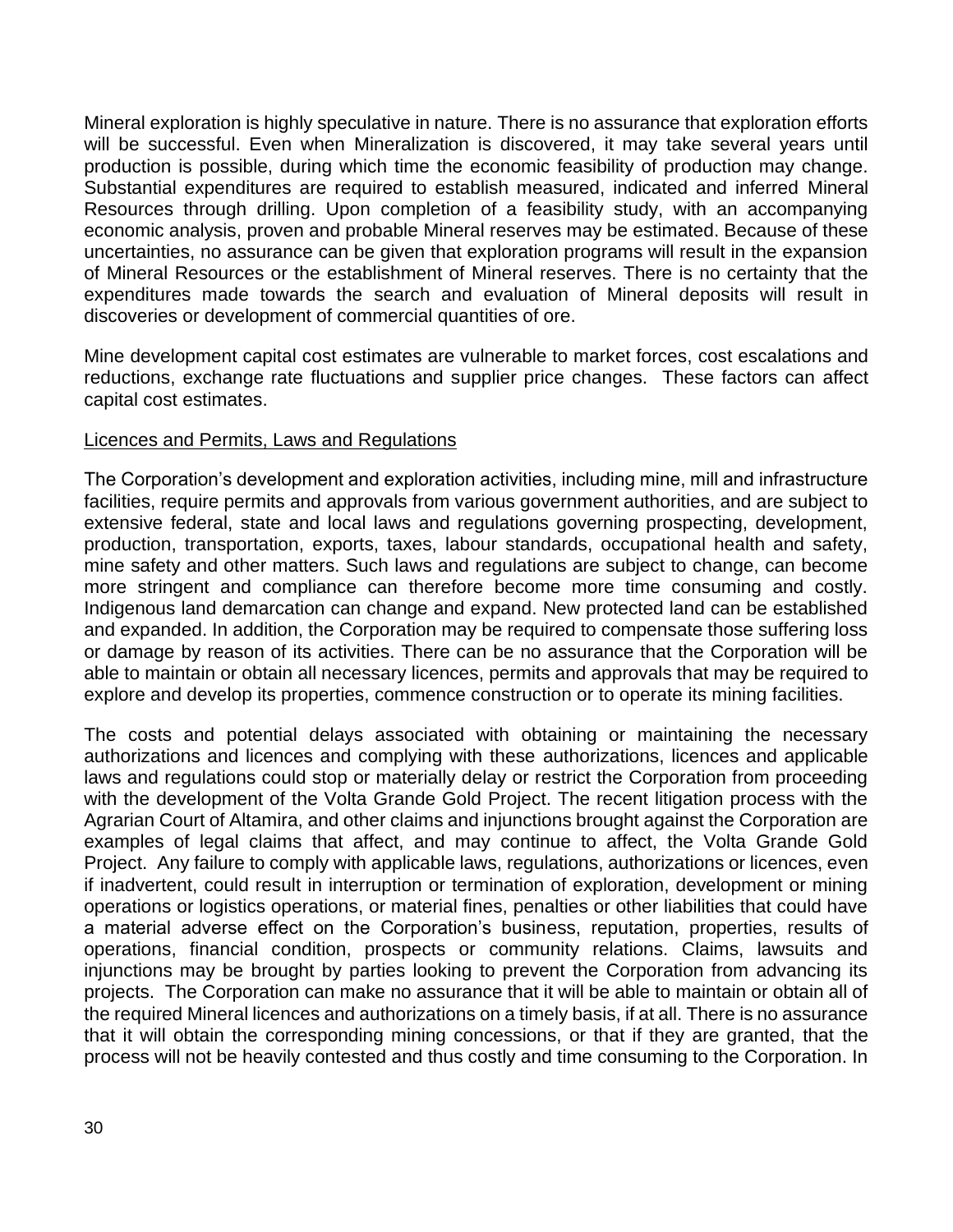addition, it may not obtain one or more licences. Any such failure may have a material adverse effect on the Corporation's business, results of operations and financial condition.

The Volta Grande LI outlined a timeframe to complete construction of the PVG within a 3 years period. As a result of the delays arising from the court ruling requiring Belo Sun to undertake a new Indigenous Study, the Company engaged SEMAS in discussions regarding this issue. SEMAS has confirmed with the company that the time schedule of the LI was suspended with the judicial court ruling received on April 2017 and that once the LI is re-instated the time for completion of the LI will commence.

#### Mineral Resource and Mineral Reserve Estimates May be Inaccurate

There are numerous uncertainties inherent in estimating Mineral Resources and reserves, including many factors beyond the control of the Corporation. Such estimates are a subjective process, and the accuracy of any Mineral Resource or reserve estimate is a function of the quantity and quality of available data and of the assumptions made and judgments used in geological interpretation. These amounts are estimates only and the actual level of recovery of Minerals from such deposits may be different. Differences between management's assumptions, including economic assumptions such as metal prices, market conditions and actual events could have a material adverse effect on the Corporation's Mineral Resource and reserve estimates, financial position and results of operations.

#### Uncertainty Relating to Mineral Resources

Mineral Resources that are not Mineral reserves do not have demonstrated economic viability. Due to the uncertainty that may attach to Mineral Resources, there is no assurance that Mineral Resources will be upgraded to Mineral reserves.

#### Foreign Operations

At present, the Mineral properties of Belo Sun are located in Brazil. As a result, the operations of the Corporation are exposed to various levels of political, economic and other risks and uncertainties associated with operating in a foreign jurisdiction. These risks and uncertainties include, but are not limited to, currency exchange rates; price controls; import or export controls; currency remittance; high rates of inflation; labour unrest; renegotiation or nullification of existing permits, applications and contracts; tax disputes; changes in tax policies; restrictions on foreign exchange; changing political conditions; community relations; Indigenous relations; NGO activity; currency controls; and governmental regulations and legislation that may require the awarding of contracts of local contractors or require foreign contractors to employ citizens of, or purchase supplies from, a particular jurisdiction. Changes, if any, in mining or investment policies or shifts in political attitudes in Brazil or other countries in which Belo Sun may conduct business, may adversely affect the operations of the Corporation. The Corporation may become subject to local political unrest or poor community relations that could have a debilitating impact on operations and, at its extreme, could result in damage and injury to personnel and site infrastructure.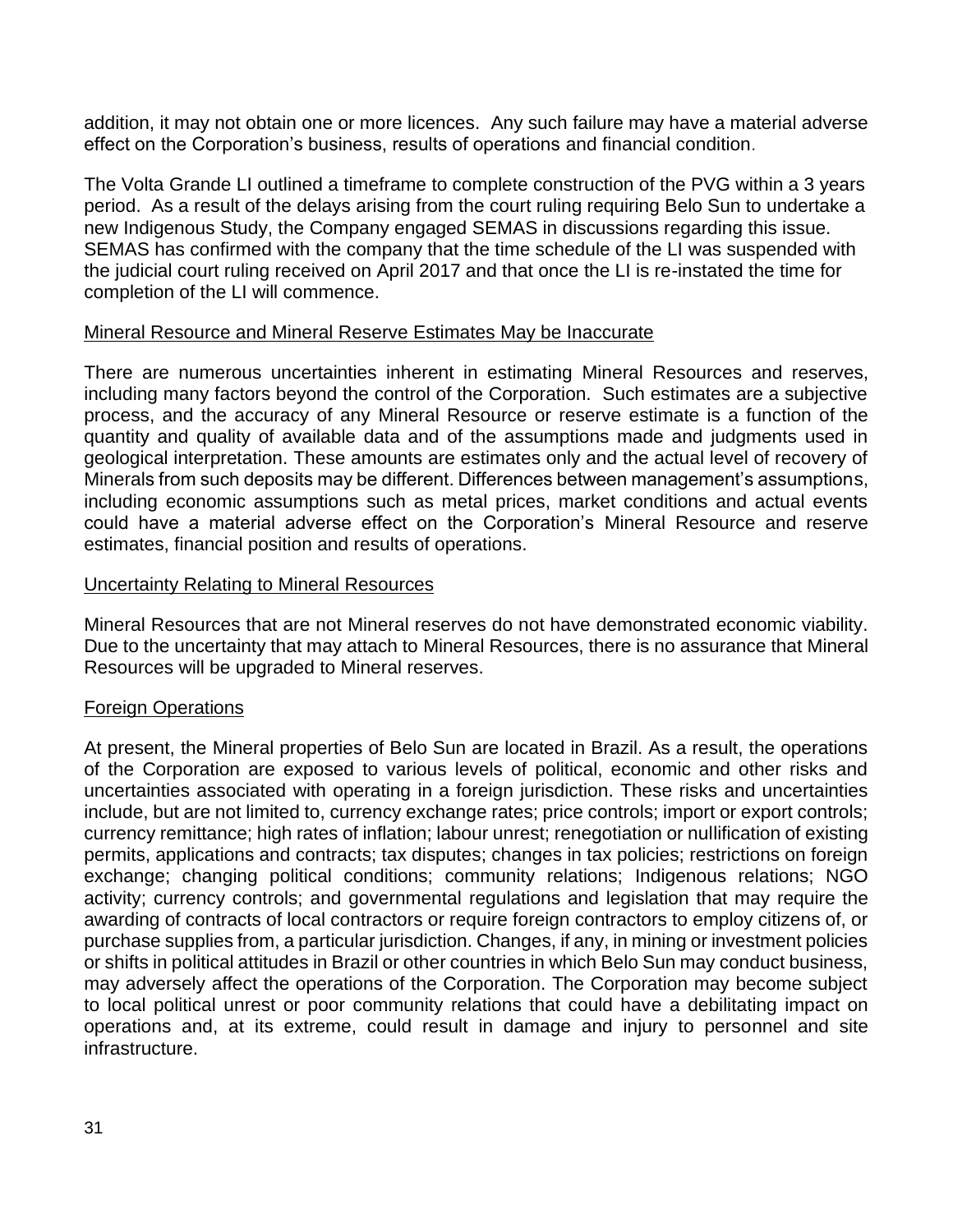Failure to comply with applicable laws and regulations may result in enforcement actions and include corrective measures requiring capital expenditures, installing of additional equipment or remedial actions. Parties engaged in mining operations may be required to compensate those suffering loss or damage by reason of mining activities and may have civil or criminal fines or penalties imposed for violations of applicable laws or regulations.

#### **Environmental**

The Company's activities are subject to extensive federal, state and local laws and regulations governing environmental protection and employee health and safety. Environmental legislation is evolving in a manner that is creating stricter standards, while enforcement, fines and penalties for non-compliance are more stringent. The cost of compliance with changes in governmental regulations has the potential to reduce the profitability of operations. Furthermore, any failure to comply fully with all applicable laws and regulations could have significant adverse effects on the Company, including the suspension or cessation of operations.

The current and future operations of the Corporation, including development and mining activities, are subject to extensive federal, state and local laws and regulations governing environmental protection, including protection and remediation of the environment and other matters. Activities at the Corporation's properties may give rise to environmental damage and create liability for the Corporation for any such damage or any violation of applicable environmental laws. To the extent the Corporation is subject to environmental liabilities, the payment of such liabilities or the costs that the Corporation may incur to remedy environmental pollution would reduce otherwise available funds and could have a material adverse effect on the Corporation. If the Corporation is unable to fully remedy an environmental problem, it might be required to suspend operations or enter into interim compliance measures pending completion of the required remedy. The potential exposure may be significant and could have a material adverse effect. The Corporation intends to minimize risks by taking steps to ensure compliance with environmental, health and safety laws and regulations and operating to applicable environmental standards.

Many of the local, state and federal environmental laws and regulations require the Corporation to obtain licences for its activities. The Corporation must update and review its licences from time to time, and is subject to environmental impact analyses and public review processes prior to approval of new activities. In particular, the Corporation's Mineral project is located in the Volta Grande do Xingu region, in the area proximal to the Belo Monte hydroelectric plant, on the Xingu River, which is one of the Amazon's most important rivers. Due to the existence of communities of Indigenous peoples and the region's biodiversity, the environmental licensing process of the Belo Monte dam has attracted a great deal of attention from the local communities, non-governmental organizations, the Federal Public Prosecutor Office, the Brazilian Institute of Environment and Renewable Natural Resources, and other Brazilian and foreign institutions. Therefore, environmental licensing of the Volta Grande Gold Project and relations with local communities and local Indigenous communities may be more challenging and time consuming and subject to greater scrutiny as compared to the environmental licensing process and community and social relations for other Mineral projects conducted in Brazil. Belo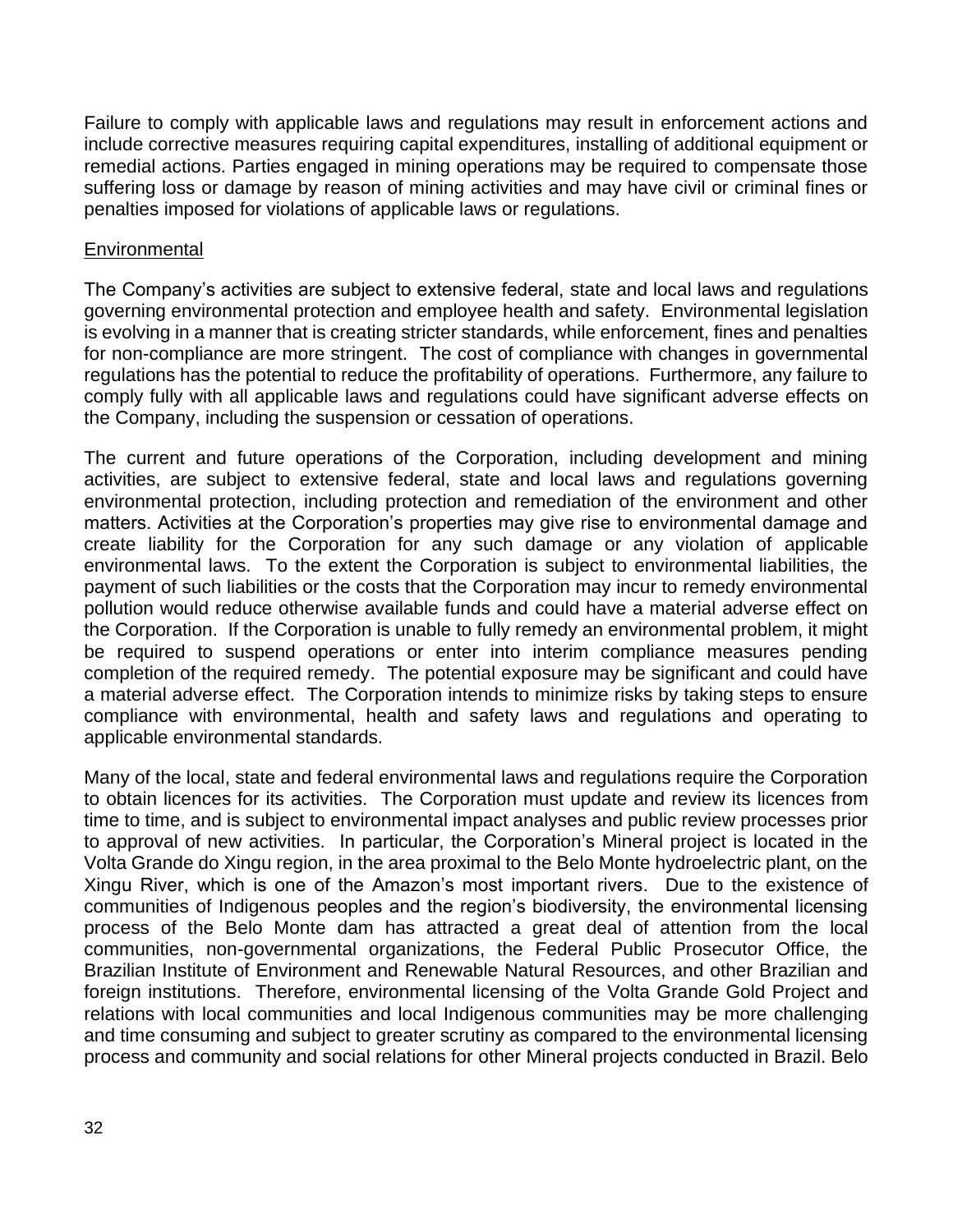Sun can make no assurance that it will be able to maintain or obtain all of the required environmental and social licences on a timely basis, if at all.

In addition, it is possible that future changes in applicable laws, regulations and authorizations or changes in enforcement or regulatory interpretation could have a significant impact on the Corporation's activities. Those risks include, but are not limited to, the risk that regulatory authorities may increase bonding requirements beyond the Corporation's or its subsidiaries' financial capabilities. Developments elsewhere in the Brazilian mining industry or in relation to Brazilian mining legislation may add to regulatory processes and requirements, including additional scrutiny of all current permitting applications.

#### Liquidity Concerns and Future Financings

The Corporation will require significant capital and operating expenditures in connection with the development of the Volta Grande Gold Project. There can be no assurance that the Corporation will be successful in obtaining the required financing as and when needed. Volatile markets may make it difficult or impossible for the Corporation to obtain debt or equity financing on favourable terms, if at all. Failure to obtain additional financing on a timely basis may cause the Corporation to postpone or slow down its development plans, forfeit rights in some or all of the Corporation's properties or reduce or terminate some or all of its activities. In the event that the Corporation completes an equity financing, such financing could be extremely dilutive to current shareholders who invested in the Corporation at higher share prices and dilutive as compared to the Corporation's estimated net asset value per share and Mineral Resource or reserve ounces per share.

#### **Title to Properties**

The acquisition of title to Mineral Resource properties is a very detailed and time-consuming process. The Corporation holds its interest in its properties indirectly through mining concession rights, exploration permits and exploration applications. Title to, and the area of, the permits may be disputed, or applications may lapse. There may be area overlaps as in the case with INCRA. There is no guarantee that such title will not be challenged or impaired. There may be challenges to the title of the properties in which the Corporation may have an interest, which, if successful, could result in the loss or reduction of the Corporation's interest in the properties. There are garimpeiros (informal miners) operating from time to time within the Corporation's property, and there may be issues and difficulties that could arise, including title disputes and the risk of the garimpeiros encroaching onto active areas of the Volta Grande Gold Project. The Company always advises the proper authorities of any illegal garimpeiro mining activity on its properties.

The Corporation may need to acquire title to additional surface rights and property interests to further development and exploration activities. There can be no assurances that the Corporation will be able to acquire such additional surface rights. To the extent additional surface rights are available, they may only be acquired at significantly increased prices, potentially adversely affecting financial performance of the Corporation.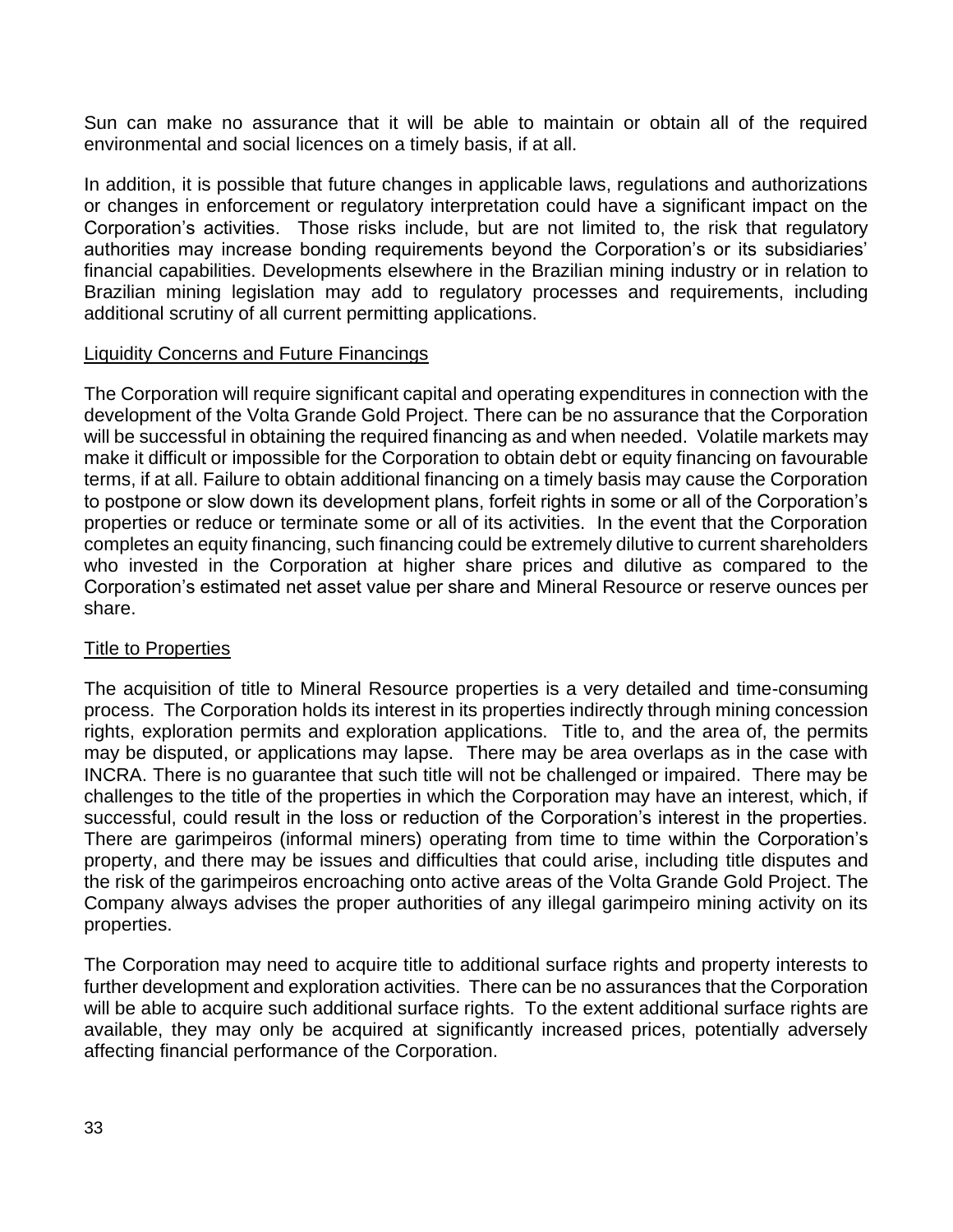#### Project Development Costs

The Company plans to continue to develop its Volta Grande Gold Project. There can be no assurance that this project will be fully developed in accordance with the Company's current plans or completed on time or to budget, or at all.

#### Litigation

Belo Sun has entered into legal binding agreements with various third parties on a consulting and partnership basis. The rights and obligations that arise from such agreements are open to interpretation and Belo Sun may disagree with the position taken by the various other parties resulting in a dispute that could potentially initiate litigation and cause Belo Sun to incur legal costs in the future. Given the speculative and unpredictable nature of litigation, the outcome of any future disputes could have a material adverse effect on Belo Sun.

#### Dependence on Key Personnel

The success of the Company is dependent upon the efforts and abilities of its senior management and board of directors. The loss of any member of the management team or board of directors should not but could have a material adverse effect upon the business and prospects of the Company. In such event, the Company will seek satisfactory replacements but there can be no guarantee that appropriate personnel will be found.

#### Conflicts of Interest

Certain of the directors and officers of the Company may serve from time to time as directors, officers, promoters and members of management of other companies involved in mining or natural Resource development and exploration and therefore it is possible that a conflict may arise between their duties as a director or officers of the Company and their duties as a director, officer, promoter or member of management of such other companies.

The directors and officers of the Company are aware of the existence of laws governing accountability of directors and officers for corporate opportunity and requiring disclosures by directors of conflicts of interest and the Company will rely upon such laws in respect of any directors' and officers' conflicts of interest or in respect of any breaches of duty by any of its directors or officers. All such conflicts will be disclosed by such directors or officers in accordance with applicable laws and the directors and officers will govern themselves in respect thereof to the best of their ability in accordance with the obligations imposed upon them by law.

# **DISCLOSURE CONTROLS AND PROCEDURES**

Management of the Company is responsible for establishing and maintaining disclosure controls and procedures. Management has designed such disclosure controls and procedures, or caused them to be designed under its supervision, to provide reasonable assurance that material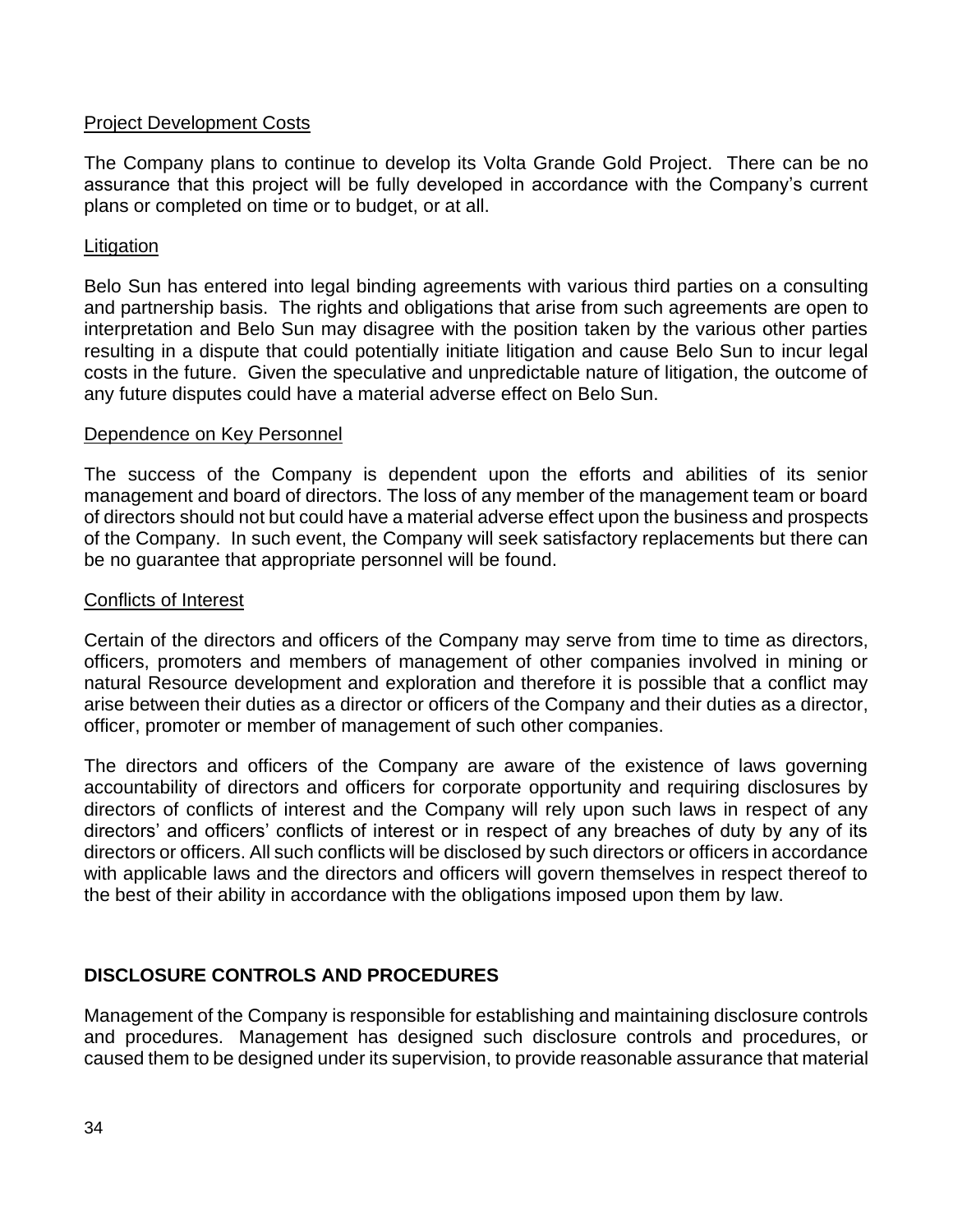information relating to the Company, including its consolidated subsidiaries, is made known to the Chief Executive Officer and the Chief Financial Officer by others within those entities.

The CEO and CFO have evaluated (or caused to be evaluated under their supervision) the effectiveness of the Company's disclosure controls and procedures as at September 30, 2020. Based upon the results of that evaluation, the CEO and CFO have concluded that as at September 30, 2020, the Company's disclosure controls and procedures were effective.

#### Internal Control Over Financial Reporting

Management, including the CEO and CFO, is responsible for establishing and maintaining adequate internal control over financial reporting. Under their supervision, the Company's internal control over financial reporting is a process designed to provide reasonable assurance regarding the reliability of financial reporting and the preparation of financial statements for external purposes in accordance with IFRS. The Company's internal control over financial reporting includes policies and procedures that:

• Pertain to the maintenance of records that, in reasonable detail, accurately and fairly reflect the transactions, acquisitions and dispositions of the assets of the Company;

▪ Provide reasonable assurance regarding the prevention or timely detection of unauthorized acquisition, use or disposition of the Company's assets that could have a material effect on the annual or interim financial statements.

Management used the criteria set forth by the Committee of Sponsoring Organizations of the Treadway Commission on Internal Control (COSO - 1992) Framework to design the Company's internal control over financial reporting.

The CEO and CFO have evaluated (or caused to be evaluated under their supervision) the Company's internal control over financial reporting as at September 30, 2020. Based on this assessment, the CEO and CFO have concluded that the Company's internal control over financial reporting was effective as at September 30, 2020.

There has been no change in the Company's internal control over financial reporting during the nine months ended September 30, 2020 that has materially affected, or is reasonably likely to materially affect, the Company's internal control over financial reporting.

#### Limitations of Controls and Procedures

The Company's management, including the Chief Executive Officer and Chief Financial Officer, believe that disclosure controls and procedures and internal control over financial reporting, no matter how well conceived and operated, can provide only reasonable, not absolute, assurance that the objectives of the control system are met. Further, the design of a control system must reflect the fact that there are Resource constraints, and the benefits of controls must be considered relative to their costs. Because of the inherent limitations in all control systems, they cannot provide absolute assurance that all control issues and instances of fraud, if any, within the Company have been prevented or detected. These inherent limitations include the realities